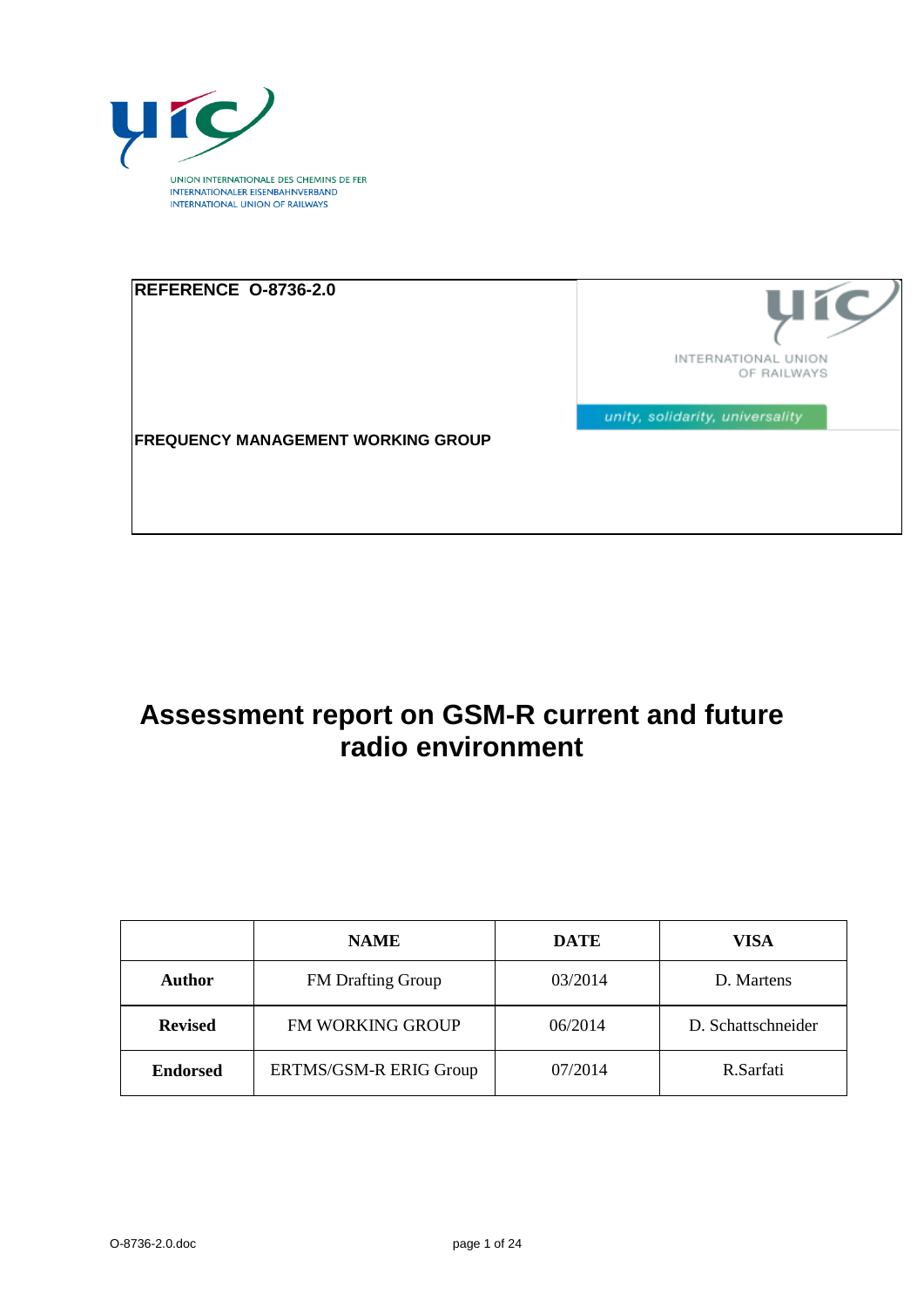# **EVOLUTION SHEET**

| <b>Version</b> | <b>Date</b>      | <b>Author</b>           | <b>Modification</b>                                           |
|----------------|------------------|-------------------------|---------------------------------------------------------------|
| 8736-1.0       | March 2014       | <b>FM Working Group</b> | <b>Final edition</b>                                          |
| 8736-1.0.1     | April 2014       | <b>FM Working Group</b> | Request for endorsement by ERIG and organisational<br>changes |
| 8736-1.1       | <b>June 2014</b> | <b>FM Working Group</b> | Addition of further definitions and clarifications            |
| 8736-2.0       | <b>July 2014</b> | <b>FM Working Group</b> | <b>Endorsement by ERIG#58</b>                                 |
|                |                  |                         |                                                               |
|                |                  |                         |                                                               |
|                |                  |                         |                                                               |
|                |                  |                         |                                                               |
|                |                  |                         |                                                               |
|                |                  |                         |                                                               |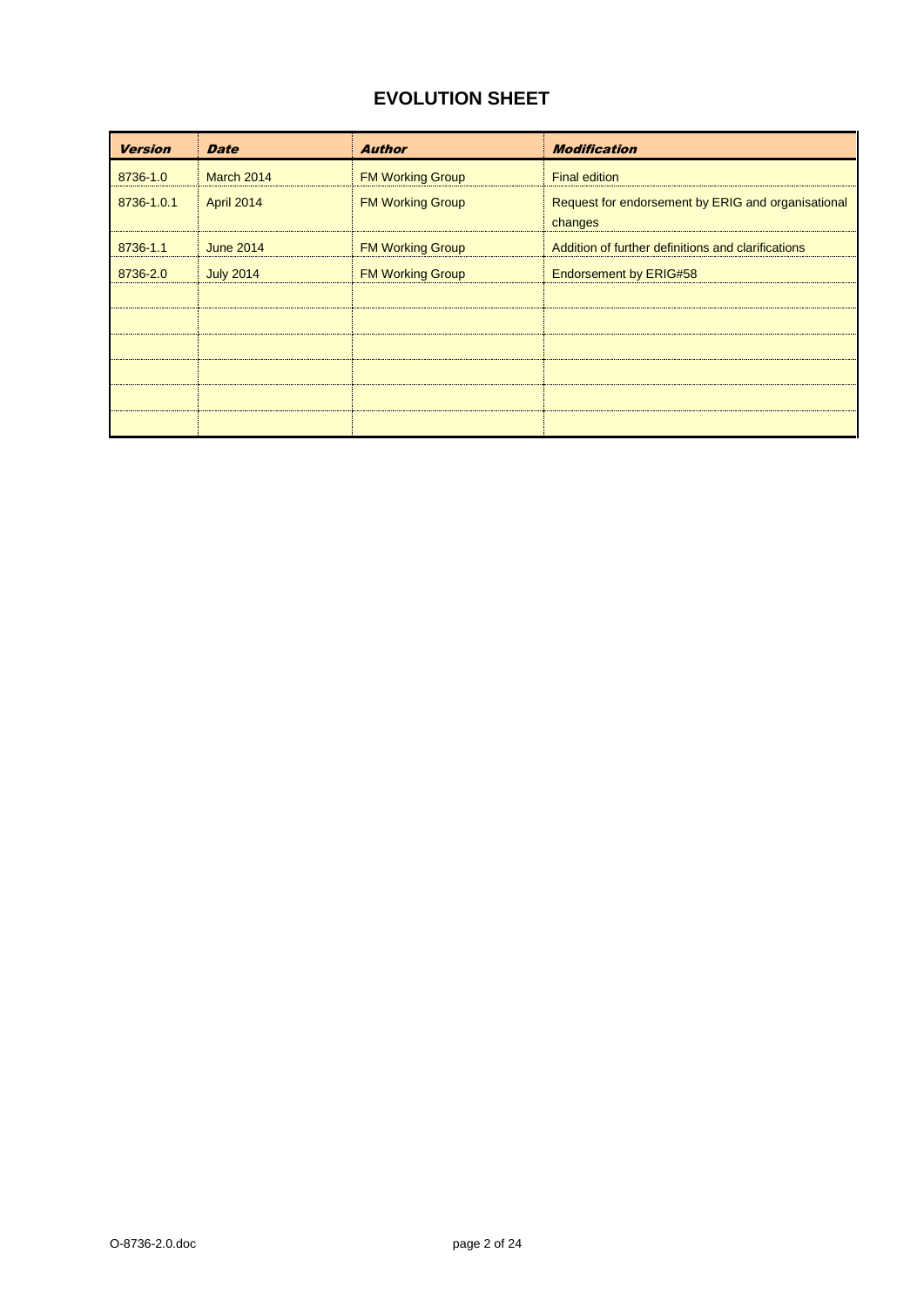### <span id="page-2-0"></span>**Executive summary**

Due to the evolution of public land mobile network (PLMN) technologies, GSM-R radios in Europe will have to operate as specified in the presence of GSM, UMTS and LTE signals in the 900MHz frequency band. It has been demonstrated that particularly the introduction of UMTS or LTE in the 900MHz band will increase the level of interference on GSM-R receivers, over and above the interferences currently experienced due to GSM.

In order to successfully mitigate interferences due to receiver overloading, the GSM-R radios need to be improved with respect to their current, ETSI standards defined radio performance. To enable defining the necessary improvement, and as reference for network coordination, this report provides the UIC view of the *RF environment* that GSM-R receivers have to be able to operate in, in order to ensure full interoperability across all European GSM-R networks. This report itself does not define new technical specifications for the GSM-R radios.

The conclusion of this report is that all GSM-R radios must function as specified when subjected to the following, estimated, PLMN signal levels, measured at the train antenna connector<sup>1</sup>:

 -10dBm for 925-960MHz, cumulative maximum power per 5MHz with GSM-R signal level at - 98 $dBm<sup>2</sup>$ 

The -98dBm is the minimum 95% coverage level required by the CCS TSI (2012/696/EU) / EIRENE specification [Ref 8].

This level should provide sufficient mitigation against overloading due to strong signals until ca. 2028, until which time the GSM-R system is expected to be operational.

The UIC expects that the above stated level ensures full interoperability for trains within the EU. Any national deviations need to ensure that interoperability is maintained.

It is the UIC's expectation that this estimated RF environment will be provided as input to the ETSI standardization work to improve the technical specifications for the professional mobile station over and above that defined in current TS102 933 v 1.2.1. This UIC report will also be provided as input to the ECC Project Team 54 to foster the work on a new ECC report addressing GSM-R interferences.

As a certain period of time is needed to implement GSM-R radios with improved performance in all trains within the EU, a transition period should be defined in which the maximum allowable PLMN carrier powers, predicted or measured at the railway tracks, should be limited. For this transition period, the UIC suggests that the RF environment will be limited to -35dBm for 925-960MHz, cumulative maximum power per 5MHz, with the GSM-R signal level at -98dBm.

In addition to mitigating interferences due to strong signal levels, also the interferences due to Out Of Band (OOB)<sup>3</sup> emissions have to be resolved in order to allow full coexistence between GSM-R and PLMNs using UMTS / LTE 900. This report demonstrates that current, so-called "realistic levels" [Ref 5] of OOB emissions would either block the use of the EIRENE minimum required coverage level (- 98dBm), or would impose severe limitations on either the UMTS / LTE carrier power in the 925- 930MHz frequency range, or on the proximity of PLMN transmitters to the railway tracks. Both are probably not acceptable to PLMNs. It should be noted that current 3GPP defined maximum OOB emission levels are even higher than these "realistic levels", thus potentially creating even more interferences on GSM-R.

As interferences due to OOB emissions can only to a very limited extend be mitigated by measures on the GSM-R network side, the UIC assumes that such interferences will be handled by harmonised EU

 $\overline{\phantom{a}}$ 

<sup>&</sup>lt;sup>1</sup> This assumes a 0dBi train antenna at 4m height, 6dB cable loss (including aging) between antenna and receiver. Also unwanted emissions are assumed to be sufficiently low, i.e. lower than the so-called "realistic levels" [Ref 5].

<sup>2</sup> Note that situations with multiple broadband signals over the 925 – 960MHz frequency band shall be considered

 $3$  Unwanted emissions consist of Out Of Band and spurious emissions.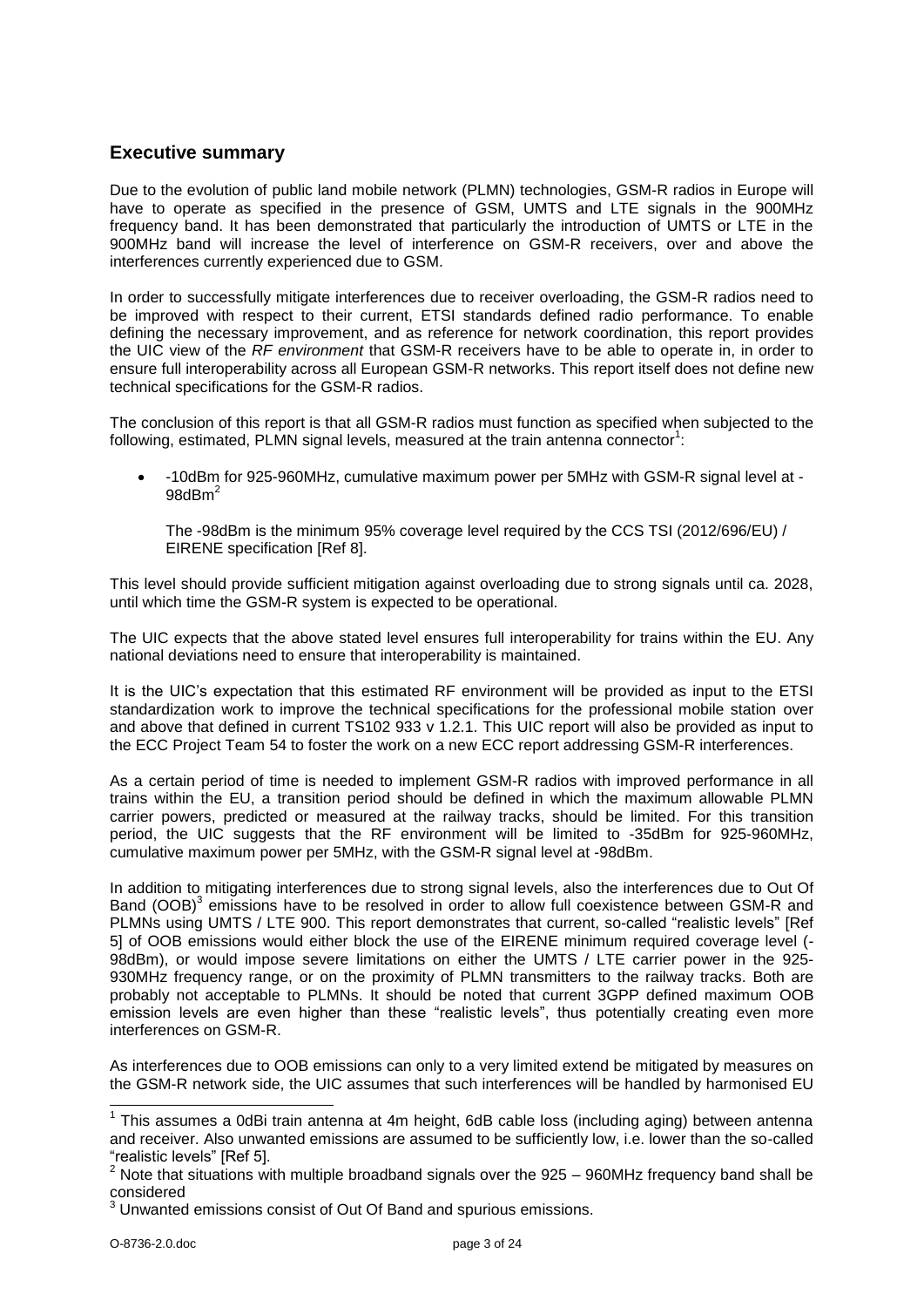and national regulatory actions, for example by defining an adequate relation between OOB emission levels that the PLMNs may create at railway tracks, and GSM-R levels.

The UIC notes that, to ensure railway interoperability across Europe, harmonised levels for handling of strong signals are necessary, as well as the mitigation of OOB emissions. Interoperability in this context means that GSM-R radios in trains continue their correct functioning when crossing international borders, without any hardware or software changes.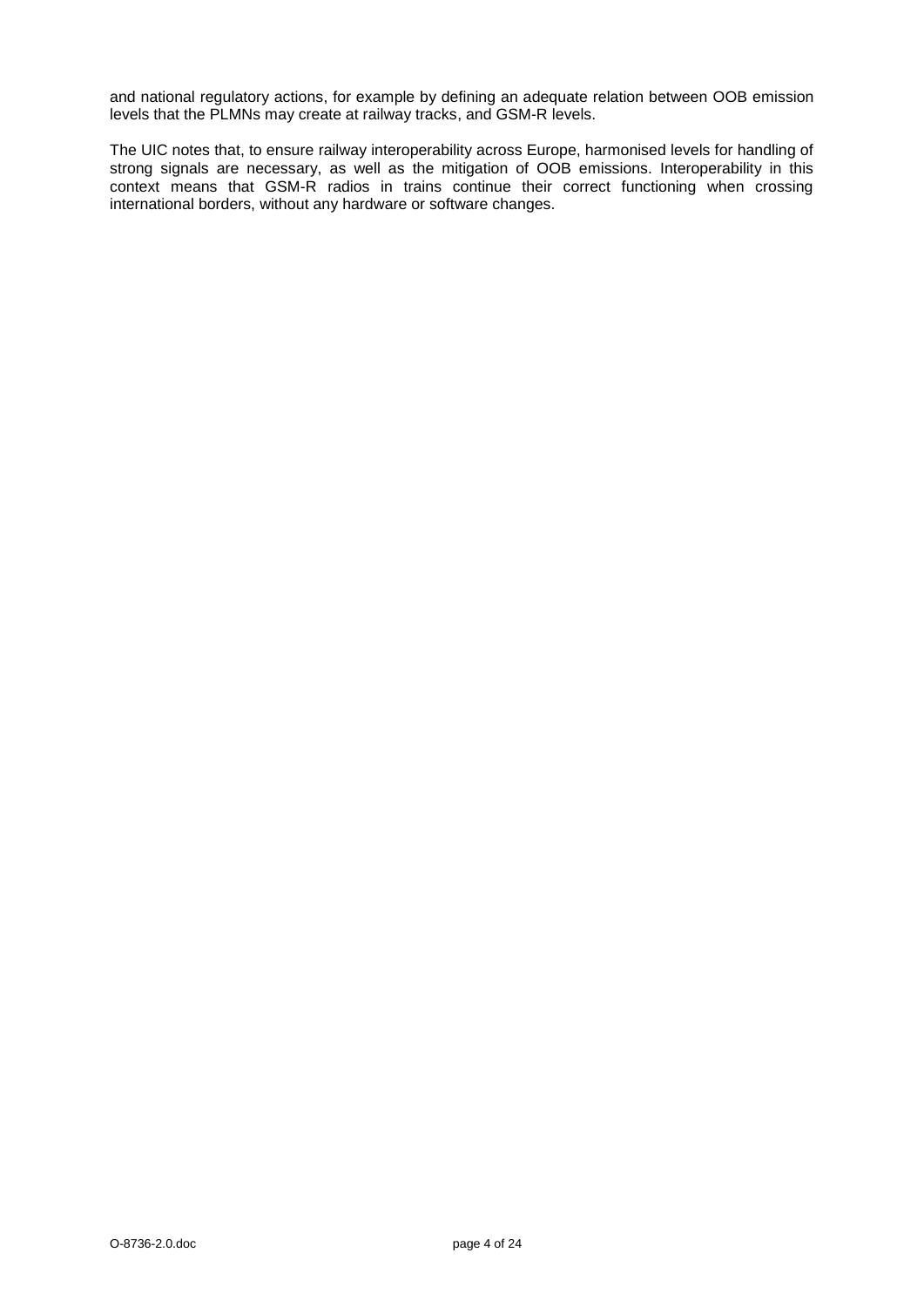# **Contents list**

<span id="page-4-0"></span>

| <b>EXECUTIVE SUMMARY</b>                                                                                                                                                                                            |                            |  |  |  |  |  |
|---------------------------------------------------------------------------------------------------------------------------------------------------------------------------------------------------------------------|----------------------------|--|--|--|--|--|
| <b>CONTENTS LIST</b>                                                                                                                                                                                                |                            |  |  |  |  |  |
| <b>INTRODUCTION</b><br>1                                                                                                                                                                                            | 6                          |  |  |  |  |  |
| 1.1<br><b>DOCUMENT STRUCTURE</b><br>1.2<br><b>DEFINITIONS</b>                                                                                                                                                       |                            |  |  |  |  |  |
| $\overline{2}$<br><b>FUNCTIONALITY AND QUALITY CRITERIA</b>                                                                                                                                                         | 8                          |  |  |  |  |  |
| 3<br><b>INTERFERENCE MECHANISMS</b>                                                                                                                                                                                 | 9                          |  |  |  |  |  |
| 3.1<br><b>BLOCKING AND INTERMODULATION</b><br>3.2<br><b>OOB EMISSIONS</b>                                                                                                                                           | 9<br>9                     |  |  |  |  |  |
| <b>RADIO ENVIRONMENT ANALYSIS</b><br>4                                                                                                                                                                              | 10                         |  |  |  |  |  |
| 4.1<br>LICENSED RF POWER LEVELS<br>4.2<br><b>INTERFERENCES IN UIC DATABASE</b><br>4.3<br>FUTURE VIEW ON PLMN RF POWER LEVELS<br>4.4<br><b>RF SCENARIOS FOR CABRADIO</b><br>4.5<br><b>RF SCENARIOS FOR HANDHELDS</b> | 10<br>11<br>14<br>15<br>16 |  |  |  |  |  |
| <b>CONCLUSIONS ON RF ENVIRONMENT TO BE HANDLED</b><br>5                                                                                                                                                             | 17                         |  |  |  |  |  |
| 5.1<br>ESTIMATION OF MAXIMUM PLMN RF LEVELS TO BE HANDLED<br>5.2<br><b>CONCLUSIONS</b>                                                                                                                              | 17<br>18                   |  |  |  |  |  |
| <b>REFERENCES</b>                                                                                                                                                                                                   | 20                         |  |  |  |  |  |
| <b>EXAMPLES OF INTERFERENCE CASES.</b><br><b>ANNEX 1</b>                                                                                                                                                            | 21                         |  |  |  |  |  |
| <b>ANNEX 2</b><br><b>DERIVATION OF OOB EMISSION LEVELS</b>                                                                                                                                                          | 22                         |  |  |  |  |  |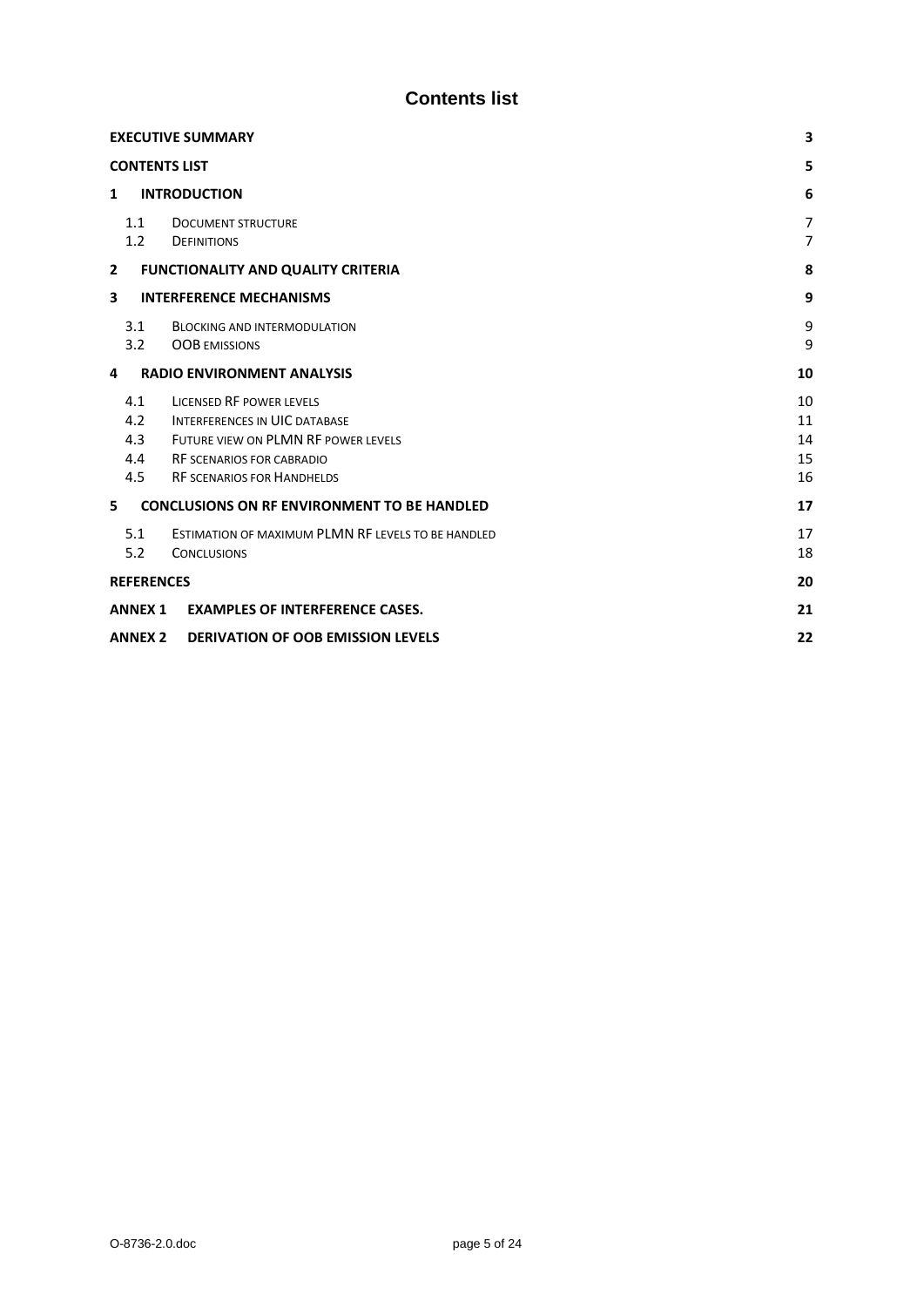### <span id="page-5-0"></span>**1 Introduction**

Due to the evolution of public land mobile networks (PLMNs), GSM-R radios, which originally had been designed to work in a radio environment with only GSM signals in its neighbor frequency band, will have to operate as specified with any mix of GSM, UMTS and LTE neighbor signals, from one or multiple mobile networks. Several study reports, lab measurements and field experience, [Ref 1] to [Ref5], have demonstrated that particularly the introduction of UMTS or LTE in the 900MHz band will increase the level of interference on GSM-R receivers, over and above the interferences currently experienced due to GSM.

Interference to GSM-R is an issue relevant to both national and international railway operation. The focus of this document is to address the handling of interferences for international railway operation, i.e. what is needed to ensure full interoperability, thus enabling trains to cross multiple country borders whilst using GSM-R, without changing anything to the train radio equipment. However, the document is equally valid for national railway operation.

There are three potential interference mechanisms, i.e. interference due to Out Of Band (OOB)emissions, interference due to blocking and/or interference due to intermodulation (IM).

The interferences caused by blocking and/or intermodulation, which are caused by strong PLMN signals received by GSM-R radio's can be mitigated by improving the performance of GSM-R receivers, or by limiting the PLMN emission levels. As however no harmonized limits exist in the EU for PLMN emission levels, interferences due to blocking and/or intermodulation will primarily have to be solved by the GSM-R radios.

The other interference mechanism, i.e. the OOB emissions from PLMNs, can only to a very limited extend be mitigated by measures in the GSM-R network. Instead, the level of such OOB emissions should be limited at the PLMNs.

In order to determine the RF environment / signal level in which the receiver shall still meet the performance quality criteria originally defined in the ETSI TS 100 910 "Radio transmission and reception" (3GPP TS 05.05) [Ref 6], several data sources have been used in this report. At first, the currently known emission limits in EU countries are listed. As next input, data of actual interference cases from the UIC interference database is used.

Subsequently, an extrapolation to the future situation is made. Currently it is expected that GSM-R networks will be in operation until at least 2028. As the implementation of any solution in order to provide adequate interference protection until the GSM-R end-of life is expensive and time consuming, there is a need for a one-shot upgrade of the GSM-R radios. For this, the RF environment scenarios should include the anticipated growth and evolution of the 900MHz PLMNs until that time. This results in rather high levels of anticipated PLMN signal levels at the railway tracks. To create this view, input information has been used from current railway experiences and available knowledge, as well as from the GSMA.

The resulting RF environment estimation should be used as input to updates of the ETSI TS 102 933 "GSM-R improved receiver parameters" [Ref 7], the EIRENE System Requirements Specifications [Ref 8], and possibly to the creation of a stand-alone filter solution specification document (e.g. as a UIC FFFIS or IRS).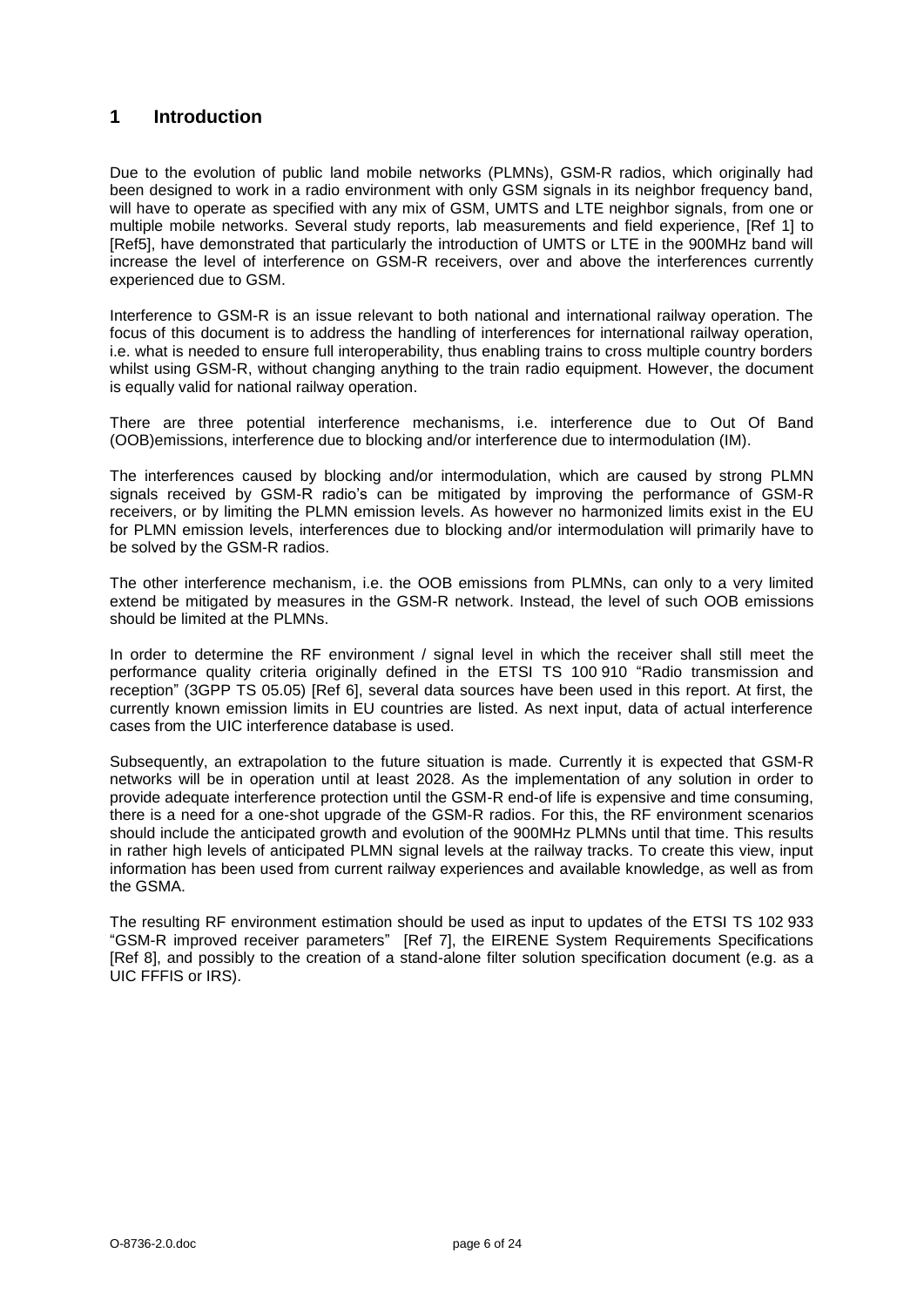As a consequence of the approach taken for this report, no specific technical specification, solution or implementation for mitigating the blocking and/or intermodulation type interferences, is prescribed. Thus, industry and railway operators can themselves determine their preferred technical solution. The concept of a so called "black-box-radio" is introduced, to be used for both cabradios and EDORs, being the technical radio implementation that operates as specified, i.e. meets its functional performance, in the defined radio environment.

Interferences due to blocking and/or intermodulation can be mitigated by two principal technical approaches: to improve the linearity of the receiver to enable handling of strong signals, or to avoid these strong signals getting into the receiver by using a filter functionality.

This implies that the black-box-radio can for example be implemented by adding an external RF filter to existing GSM-R radios, or by designing new GSM-R radios with an improved resistance to interference.

It should be noted that, in case the intermodulation and/or blocking type interference are solved by this black-box-radio, the OOB emission problem must still be solved on the PLMN side.

#### <span id="page-6-0"></span>**1.1 Document structure**

Chapter 4 of this report provides information on functionality and quality criteria. Chapter 5 describes the relevant interference mechanisms. Then, in chapter 6 the radio environment is analysed in which this improved radio should be able to operate. Chapter 7 derives the maximum RF levels to be handled by GSM-R receivers, and finishes with the conclusions of this report.

#### <span id="page-6-1"></span>**1.2 Definitions**

In order to support the understanding of this report, the following definitions have been used:

Power levels.

All power levels are defined as RMS values, measured in the necessary channel bandwidth and at the maximum output power of the base station transmitter, using for UMTS a test signal defined as Test Model 1.1, as defined in ETSI TS 125.141, clause 6.1.1.1, and for LTE test model 1-1 as defined in ETSI TS 136 141 clause 6.1.1.1. As the measurements reported e.g. by UIC [Ref1] and BNetzA [Ref 5] have also been based on RMS values, the peak to average ratio of UMTS and LTE signals has implicitly been taken into account in the effects of these signals on the GSM-R receivers. Therefore, RMS power levels do not need to be corrected for peak to average ratios.

Out Of Band emissions.

Source: 3GPP TS 37.104 "Multi-Standard Radio (MSR) Base Station (BS) radio transmission and reception". Unwanted emissions consist of out-of-band emissions and spurious emissions. Out of band emissions are the part of unwanted emissions immediately outside the channel bandwidth resulting from the modulation process and non-linearity in the transmitter but excluding spurious emissions. Spurious emissions are emissions which are caused by unwanted transmitter effects such as harmonics emission, parasitic emission, intermodulation products and frequency conversion products, but exclude out of band emissions. The out-ofband emissions requirement for the BS transmitter is specified in terms of an Operating band unwanted emissions requirement that defines limits for emissions in the downlink operating band plus the frequency ranges 10 MHz above and 10 MHz below the band. Emissions outside of this frequency range are limited by a spurious emissions requirement.

Note: based on this, the spurious emissions from UMTS or LTE signals in the 900MHz band are considered to fall outside of the GSM-R spectrum.

- Blocking of narrowband (GSM, GSM-R) signals; blocking is a condition inside the receiver in which a second signal causes the signal of interest to be suppressed
- Blocking of wideband (UMTS, LTE) signals: in a system with nonlinearities, single or multiple wideband signals create multiple intermodulation products due to the multiplicity of frequency components within the UMTS or LTE carrier. As this effect is already existing for a single wideband carrier, it is tested using a blocking test set-up, and hence is called a blocking effect.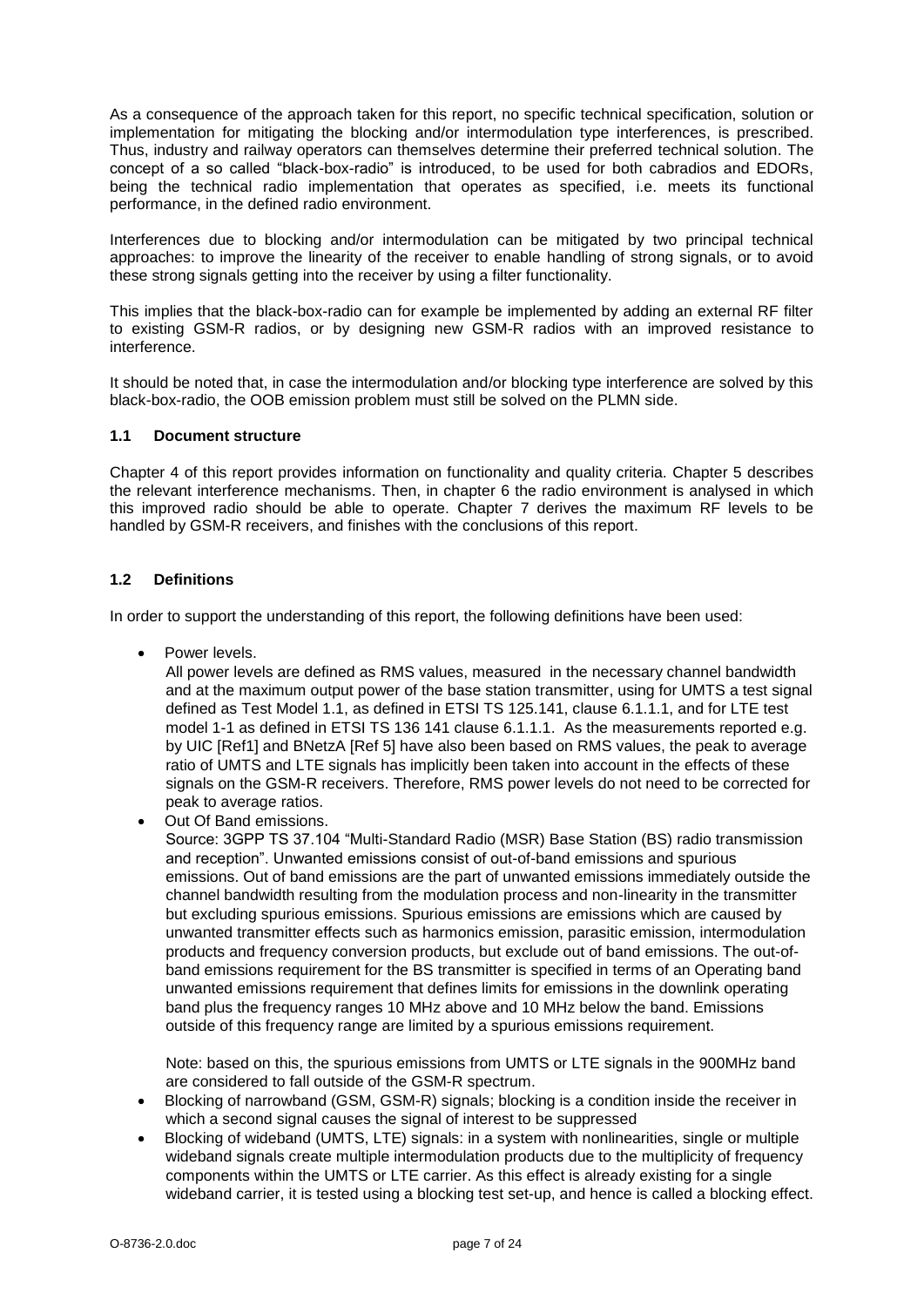• Intermodulation of narrowband (GSM, GSM-R) signals: this is the amplitude modulation of signals containing two or more different frequencies in a non-linear receiver . This interaction between each frequency component will create additional signals inside the receiver.

# <span id="page-7-0"></span>**2 Functionality and quality criteria**

All GSM-R radios, i.e. cabradios, ETCS Data Only Radios (EDORs) and handhelds, have to meet the functional and technical requirements as defined in the EIRENE FRS and SRS. Essentially, ETSI TS100 910 [Ref 6] defines the technical and performance specifications for the GSM-R radios. Additionally, Quality of Service (QoS) requirements specific for ETCS data communication have been defined in the UNISIG Subset 093 [Ref 10].

The functional and performance requirements for GSM-R are not changed by the introduction of PLMN induced interferences. It is the UIC's view that degradation of GSM-R availability or QoS due to interferences is not acceptable. As result, the test methods, philosophy and test limits for the blackbox-radio remain the same as those defined in chapter 14 of the ETSI TS 100 607-1 "Mobile Station (MS) conformance specification" (3GPP TS 11.10-1 – [Ref 11]) and paragraph 8.2 of the ETSI TS 100 911 "Radio subsystem link control" (3GPP TS 05.08 – [Ref 12]).

.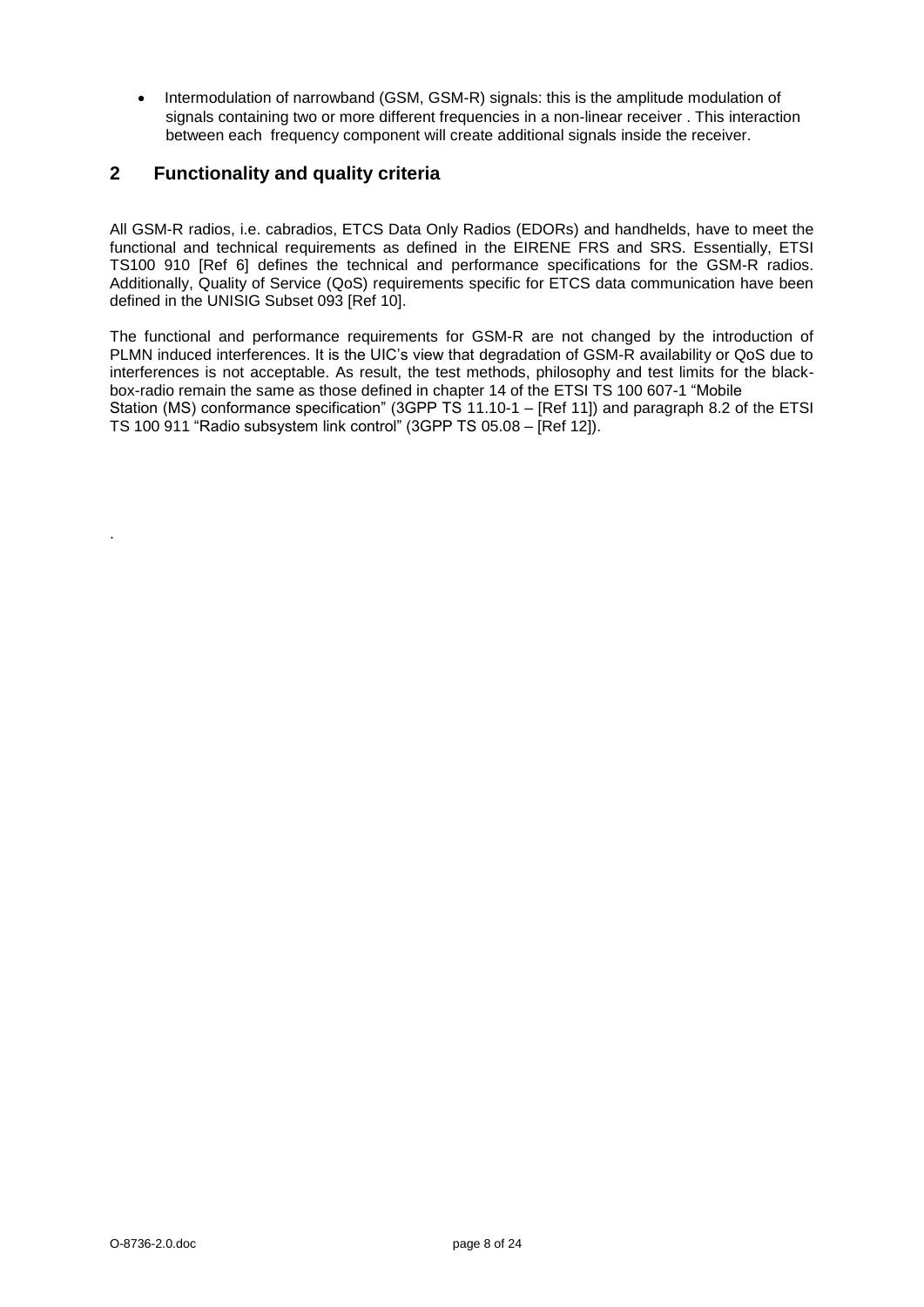## <span id="page-8-0"></span>**3 Interference mechanisms**

#### <span id="page-8-1"></span>**3.1 Blocking and intermodulation**

Strong wideband signals (UMTS, LTE) from PLMNs generate intermodulation products inside GSM-R Mobile Station (MS) receivers, covering the entire GSM-R band and therefore increasing the probability of interfering with the serving channel of a GSM-R MS. This has been shown in UIC report O-8725 [Ref 1] and other reports. Also, public GSM base station signals still play a significant role in intermodulation and/or blocking type interference. The high spectral density of a GSM signal in combination with wideband UMTS / LTE signals result in a high probability of interference on GSM-R. The current generation of approved, ETSI compliant GSM-R receivers cannot handle strong signals from PLMNs operating in nearby frequency bands.

In real world deployments, several strong PLMN signals are to be expected in the 925-960MHz band, resulting in high composite receive powers, and a high probability of blocking and/or intermodulation products falling in the GSM-R band. UIC report O-8725 [Ref 1] shows that increasing the frequency separation between the GSM-R and interfering signals only results in a limited reduction of the interference.

In order to enable interoperability of conventional and high-speed trains across Europe, it is essential to determine a set of performance criteria for the GSM-R radio. For this, it is necessary to determine the anticipated future radio environment that it will be subjected to. This environment is defined by the spectral distribution and cumulative RF power caused by the PLMN's wanted emissions in the 925 – 960MHz band, plus the OOB emission falling in the (E-)GSM-R band.

Furthermore, due to physical and practical constraints, there is a limit to the total interfering power that any receiver can handle. This could place an upper limit on the achievable performance of the GSM-R radio, or, vice versa, identify the need for a European harmonized maximum level for the PLMN's emissions along tracksides.

As alternative to improving the performance of the GSM-R radios, one could consider to increase the GSM-R signal levels in order to overcome the interferences as a single sided, railways only, solution. However, as the major interference mechanism is a 3rd order intermodulation effect, as shown in UIC report O-8725 [Ref 1], the Bundesnetzagentur (BNetzA) report [Ref 5] and other reports, the necessary improvement on the GSM-R side would be impractically high. It is to be noted that increasing GSM-R signal levels would lead to smaller radio cells, resulting in increased number of handovers and thus reducing the overall GSM-R system performance. Vice versa, if the PLMNs would reduce their transmission levels by only 1dB, this would correspond to a 3dB reduction of GSM-R interference levels.

#### <span id="page-8-2"></span>**3.2 OOB emissions**

OOB emissions from PLMN carriers can only to a very limited extend be mitigated by the GSM-R network. However, they have a direct relation with the required strong signal handling capability of the receiver at low GSM-R signal levels. Therefore, it is necessary to understand their impact on the overall performance of a GSM-R system.

OOB emission is that part of the PLMN downlink signal that is emitted into the GSM-R band (918- 925MHz). The effect of OOB emissions is that they raise the effective noise floor of the GSM-R radio. This directly translates to a reduction in the carrier to interference ratio (C/I) of the GSM-R radio<sup>4</sup>.

<sup>————————————————————&</sup>lt;br><sup>4</sup> Interference components that need to be considered for C/I are the receiver noise figure, unwanted emissions (i.e. Out Of Band emissions), adjacent channel emissions as well as GSM-R's own cochannel emissions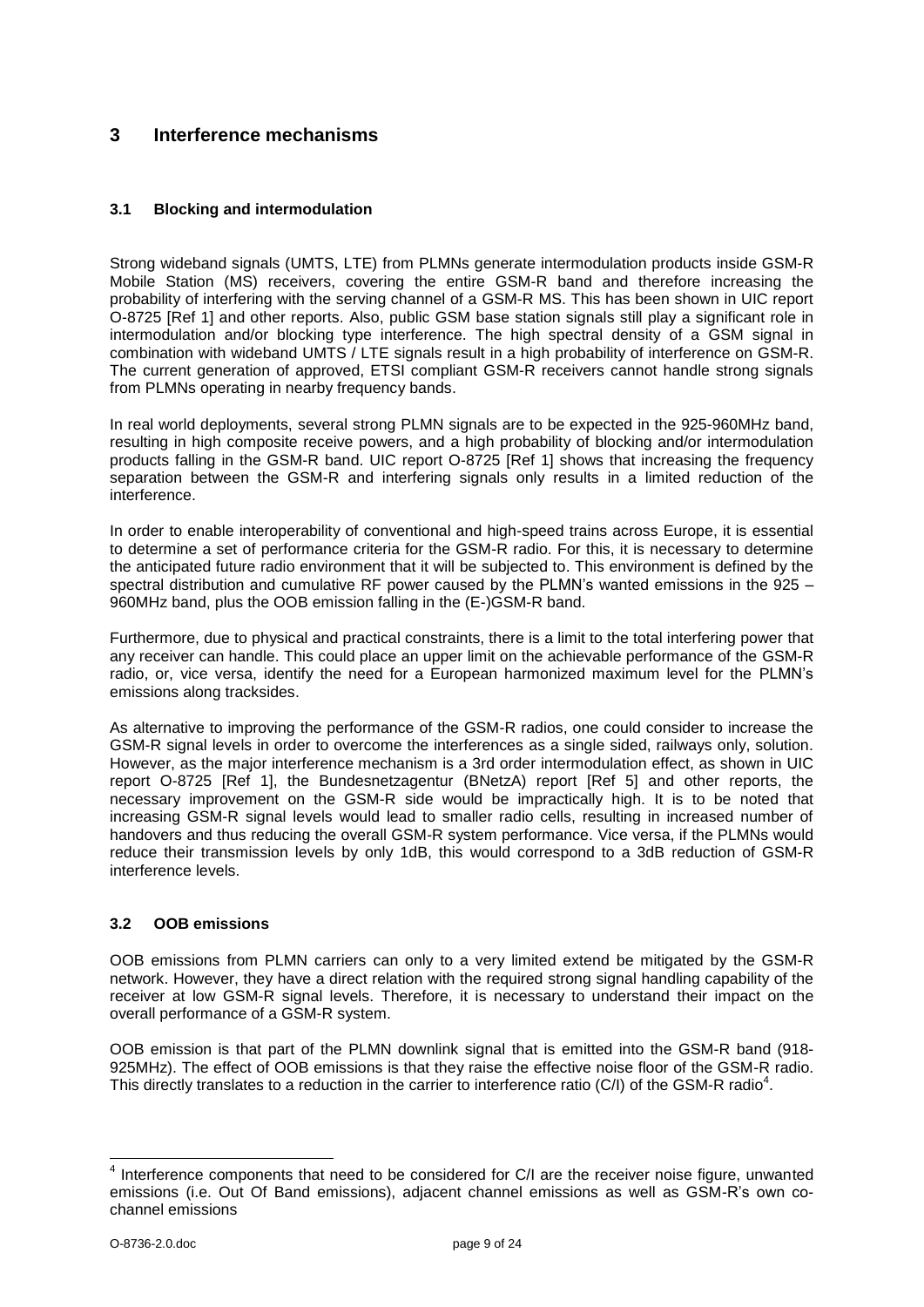In 3GPP standards [Ref 13] and [Ref 14] the maximum level of OOB emissions have been defined for UMTS respectively LTE carriers. However these levels are rather high, and significantly higher than for GSM carriers. Current UMTS equipment in the field has been shown to have a ca 10 dB or more improved performance. That is the so-called "realistic" level as used in the BNetzA measurements [Ref 5].

For the EIRENE [Ref 8] defined minimum coverage level of -98dBm, this "realistic" OOB emissions level is still too high, as shown in Annex 2. Annex 2 also derives the maximum allowable levels of OOB emissions, received at the railway track, for several GSM-R signal levels.

The UIC assumes that interferences due to OOB emissions will be handled by harmonised EU and national regulatory actions e.g. by defining an adequate relation between OOB emissions that the PLMNs may create at railway tracks, and GSM-R levels.

For the purpose of this report, it has been assumed that the level of OOB emissions is reduced to such a low level that it will allow operation of the GSM-R network at the EIRENE defined minimum coverage level of -98dBm<sup>5</sup>. The effect of this is that for low GSM-R signal levels, the OOB emissions are not a dominant factor for the performance of the receiver. These lower levels of OOB emissions may be achieved by using improved PLMN UMTS/LTE transmitters, or by using improved/additional filtering at those PLMN base station transmitters.

## <span id="page-9-0"></span>**4 Radio environment analysis**

This chapter will first provide an overview of currently known maximum allowed power levels of PLMNs, at railway tracks, as currently defined by spectrum regulators in European countries.

Subsequently, actual interference cases, predominantly from GSM networks, with the current generation GSM-R radios, from the UIC interference database will be used to demonstrate the actual signal levels. Also, a view on future developments is given.

These elements are then combined into a maximum anticipated RF environment in which the GSM-R receivers shall operate as specified.

#### <span id="page-9-1"></span>**4.1 Licensed RF power levels**

The following table (Table 1) shows the maximum RF power levels above the rail tracks, due to public operator base stations, that currently have been defined by national regulators. At this moment, only 2 countries have defined such maximum RF power levels. The purpose of this proactive approach is to protect the high quality of their GSM-R systems.

For all other EU countries, only limits have been defined for the total emitted power from a public operator base station, or, where no such limits have been defined, by health & safety limits. Note that in these cases at rail tracks RF power levels significantly higher than listed in the following table are theoretically possible.

 5 Assuming a -98dBm GSM-R level (this equals to a power level of -104dBm at the receiver input connector), a receiver noise figure of 8dB, a C/I requirement of 9dB, and 6dB loss between antenna and receiver input connector (including a margin for e.g. aging), the maximum total interference level at the train antenna, allowing a 1dB desensitization, is -113dBm/200kHz.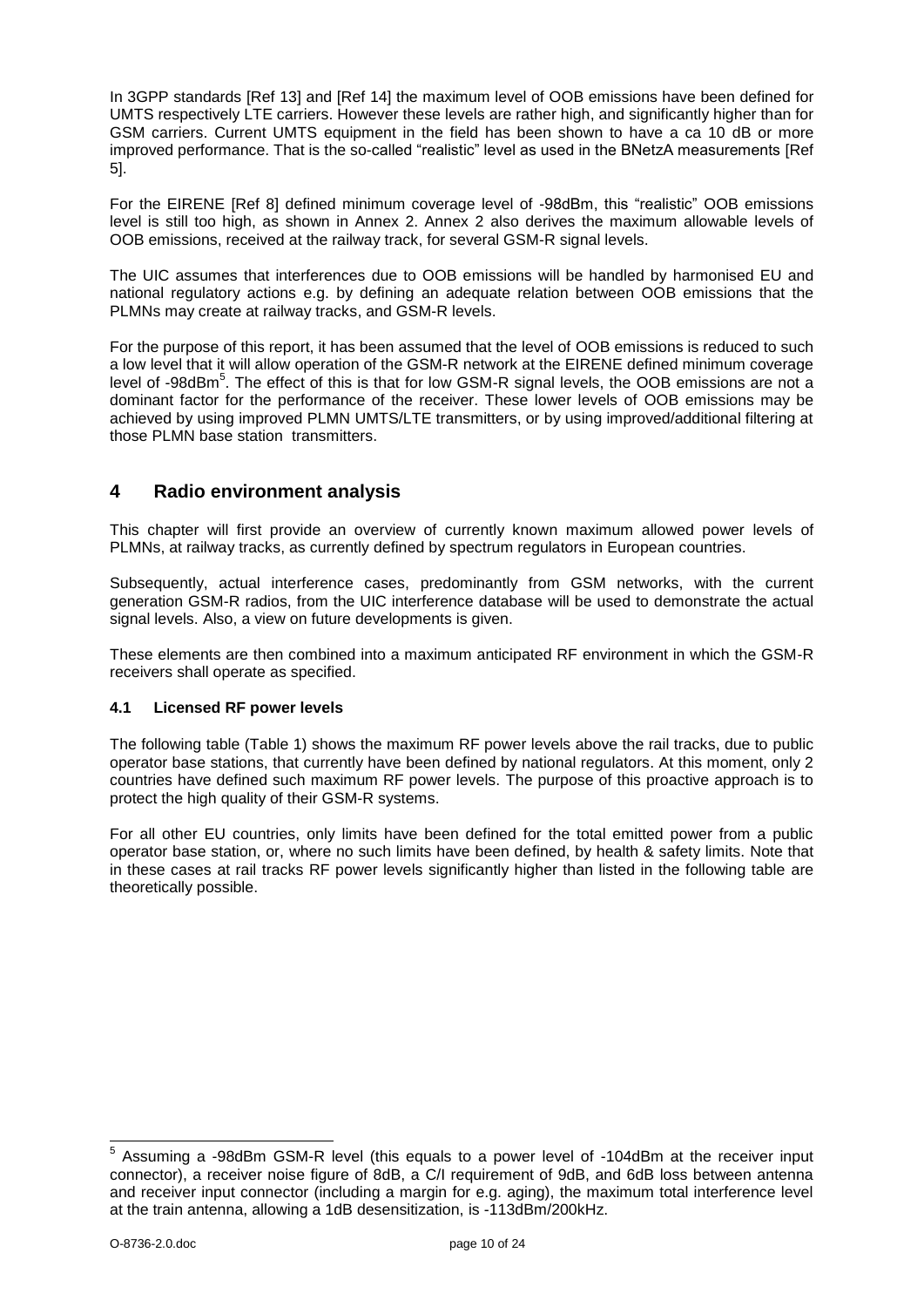| Country | Description                                           | Regulatory power<br>limit at rail track<br>925-930MHz               | <b>Regulatory power</b><br>limit at rail track<br>930-960MHz             | <b>Remarks</b>                                |
|---------|-------------------------------------------------------|---------------------------------------------------------------------|--------------------------------------------------------------------------|-----------------------------------------------|
|         | For each public<br>operator's<br>UMTS/LTE<br>carrier. | -33dBm /5MHz<br>EIRP                                                | $-23$ dBm /5MHz<br>EIRP<br>-33dBm<br>EIRP/5MHz at<br><b>ERTMS</b> tracks | Until June 30,<br>2015                        |
| Sweden  | For each public<br>operator's<br>UMTS/LTE<br>carrier. | -5dBm /5MHz<br>EIRP                                                 | 0dBm /5MHz<br>EIRP                                                       | After June 30,<br>2015                        |
|         | Maximum<br>unwanted<br>emissions                      | $-107$ dBm $/$<br>200kHz, or -<br>95dBm @ 6<br>months' notice       | $-107$ dBm or $-$<br>98dBm @ 6<br>months' notice                         | Notification for<br>higher levels<br>possible |
|         | Per carrier only for<br><b>UMTS</b>                   | -23dBm /5MHz<br><b>EIRP</b>                                         | -23dBm /5MHz<br>EIRP                                                     | Valid until end<br>2015                       |
| Finland | Maximum<br>unwanted<br>emissions                      | -107dBm /<br>200kHz or<br>ensuring 14 dB<br>C/I for GSM-R<br>signal | $-107$ dBm $/$<br>200kHz or<br>ensuring 14 dB<br>C/I for GSM-R<br>signal | Valid until end<br>2015                       |

*Table 1 – Country specific regulatory limits*

In addition to the above table 1, in one EU country it recently has been agreed between the PLMNs and the GSM-R operator, to use a Common Pilot Channel (CPICH) level of -31dBm, as the starting point for mutual cooperation.

#### <span id="page-10-0"></span>**4.2 Interferences in UIC database**

The following section describes a statistical analysis of the interference cases described in the UIC database. Although the UIC database at this moment contains more than 660 interference cases, the analysis was conducted on 194 cases, due to GSM carriers, as only for this subset sufficient details were available. The number of UMTS900 interference cases is increasing but these are not yet sufficient to allow a statistical analysis.

The following figure indicates the distribution over the countries of the included interference cases (showing only those cases where information on actual radiated power levels is available).



*Figure 1 – distribution by country of the number of the GSM interference cases*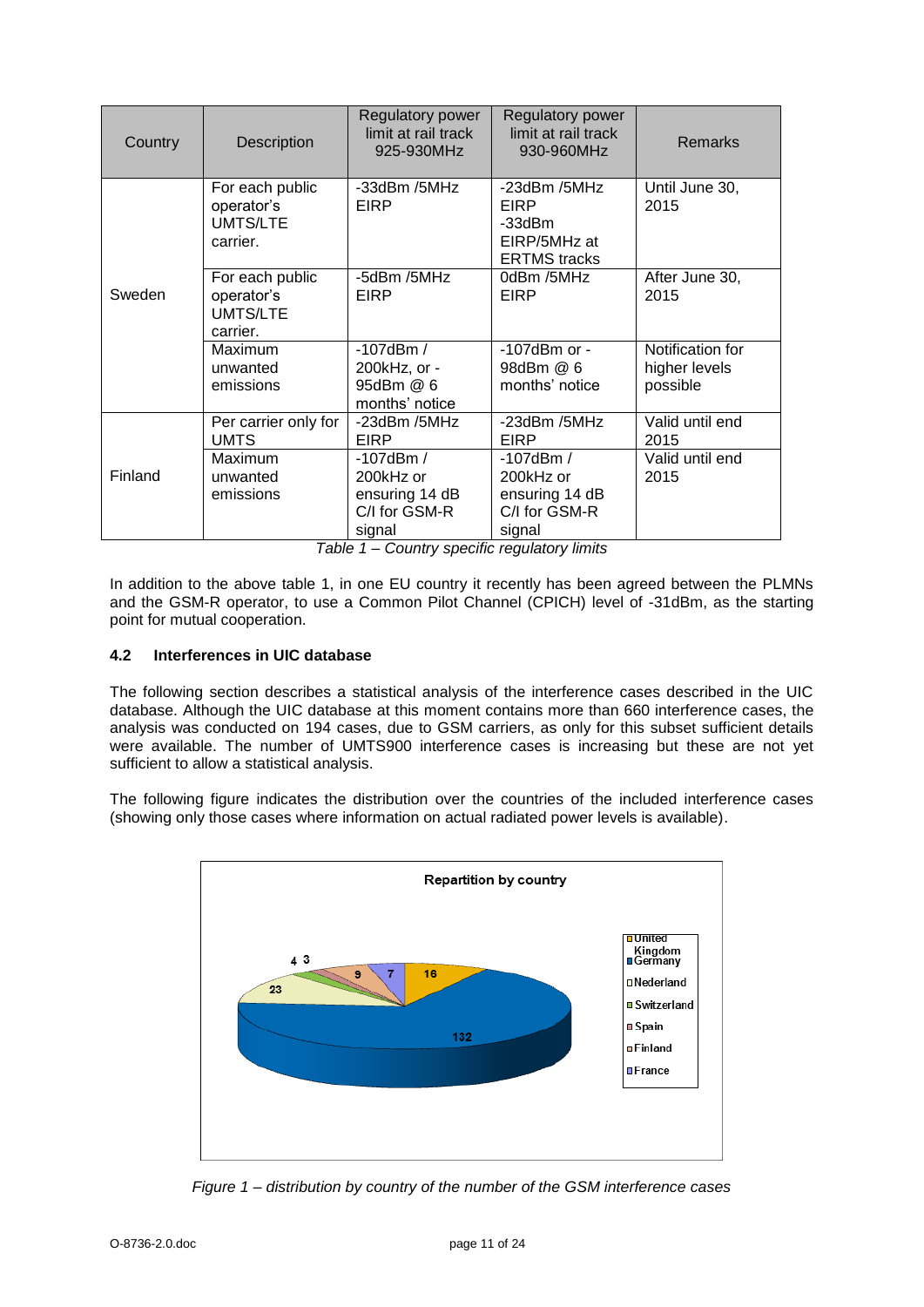The following figure (Figure 2) represents an example distribution by level for GSM and GSM-R signals, plus a few UMTS levels for actual (French and Finnish) cases of GSM-R interferences.



*Figure 2 – distribution of interference cases with GSM-R and GSM / UMTS levels (in dBm)*

Notes:

- 1. The GSM-R values shown in figure 2 are well above the minimum EIRENE levels, normally resulting in good GSM-R performance, fulfilling the GSM-R mission. The difference between the GSM-R and PLMN power levels can be explained by the different business targets between rail and public network operators.
- 2. The figure 2 represents only a small number of GSM-R interference cases where the frequency of interferers was included in the UIC database (total of 16 interfered cases). This figure gives some indication about the difference of levels between GSM-R signals and GSM or UMTS signals from PLMNs. One single interference case can involve multiple interferers (represented in blue and red colors on the figure).
- 3. As the UIC database is based on field measurements, it is likely that the recorded levels are measured as average values, and only strictly valid at that particular time and position of measurement. Specifically for TCH carriers, they may be lower than the maximum emitted powers that may have caused the actual interference situation. Due to the varying traffic load, GSM carrier levels can vary with some dB, and thus the actual EIRP from the GSM interferers could in fact be higher than what has been recorded in the UIC database. UMTS signal levels too are traffic dependent and normally show larger variations.
- 4. The shown levels are not representative for the actual GSM-R network coverage design level, but only show the level at the reported interference location. Note that most of the current networks have been designed on the -98dBm / 95% minimum EIRENE coverage level
- 5. The current database does not contain any information on the frequency separation between the GSM-R carrier and the GSM interferer

For the following graph (Figure 3) showing the distribution of GSM interferer levels, out of the UIC data base,194 cases have been used where detailed measurement data is available.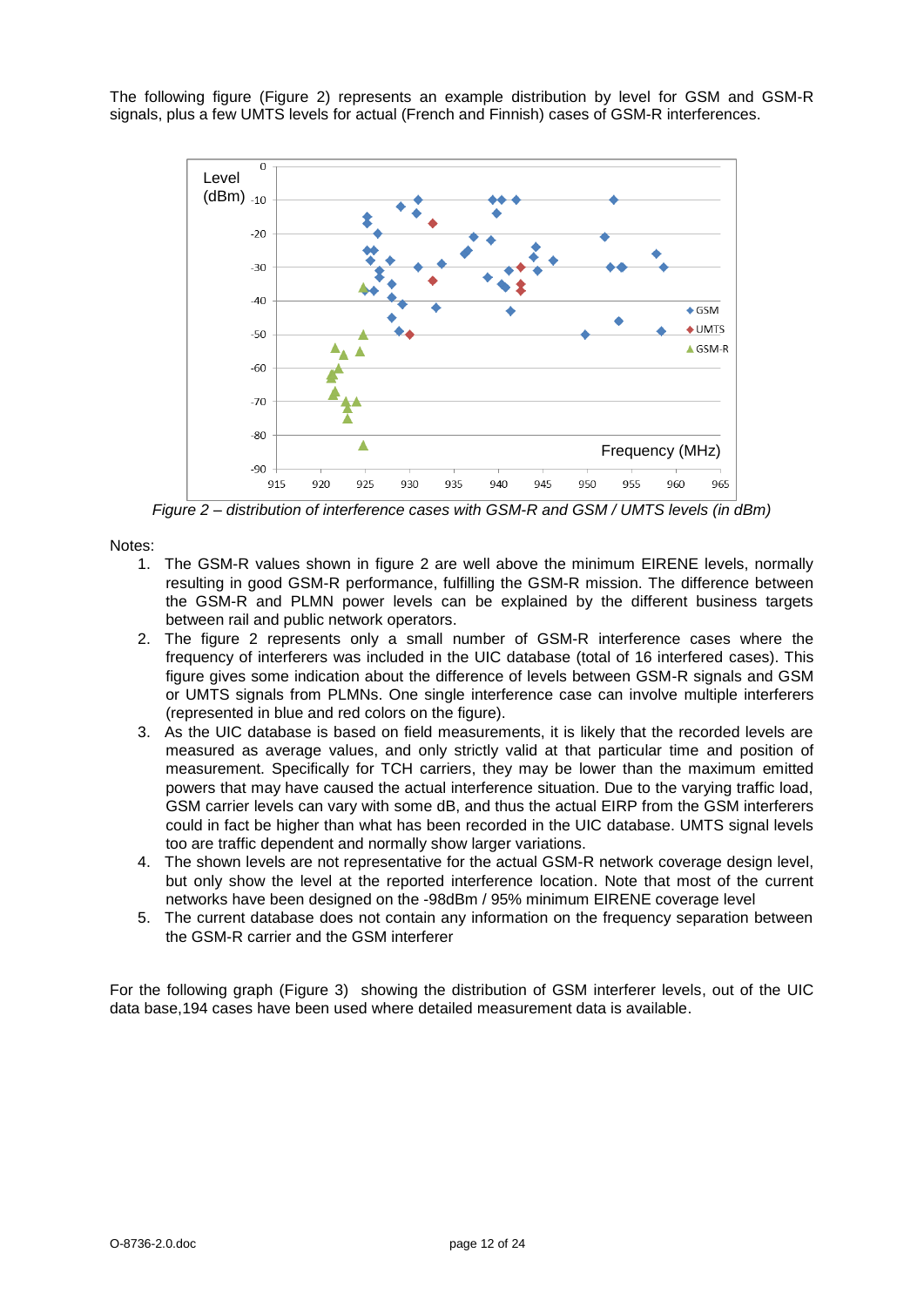

*Figure 3 – distribution of GSM interferer levels*

The following table (Table 4) for the GSM-R signals and the PLMN GSM interferer signals shows the average power levels, plus their 5% and 95% percentiles (note that these numbers are not directly correlated):

|                | GSM-R level (dBm) |
|----------------|-------------------|
| Average        | $-73.4$           |
| <b>Cut 95%</b> | $-53,0$           |
| <b>Cut 5%</b>  | $-91,0$           |

|                | GSM Interferer level (dBm) |
|----------------|----------------------------|
| <b>Average</b> | $-27.4$                    |
| Cut 95%        | $-14.8$                    |
| $\vert$ Cut 5% | -42.5                      |

Cut value at 5% means that 5% of the interferer level samples are below a level of -42,5 dBm, or 5% of the GSM-R level samples are below -91 dBm.

Cut value at 95% means that 95% of the interferer level samples are below a level of -14,8 dBm, or, vice versa, 5% of interferer level samples are higher than -14,8 dBm. 95% of the GSM-R level samples are below -53 dBm.

The average difference of level samples between GSM-R and interferer level is typically 46 dB ((-73.4  $dBm$ ) – (-27.4 dBm)).

In addition to the above data on GSM interferers, the following table (Table 5) provides some info on UMTS900 interferences reported by one specific country until now.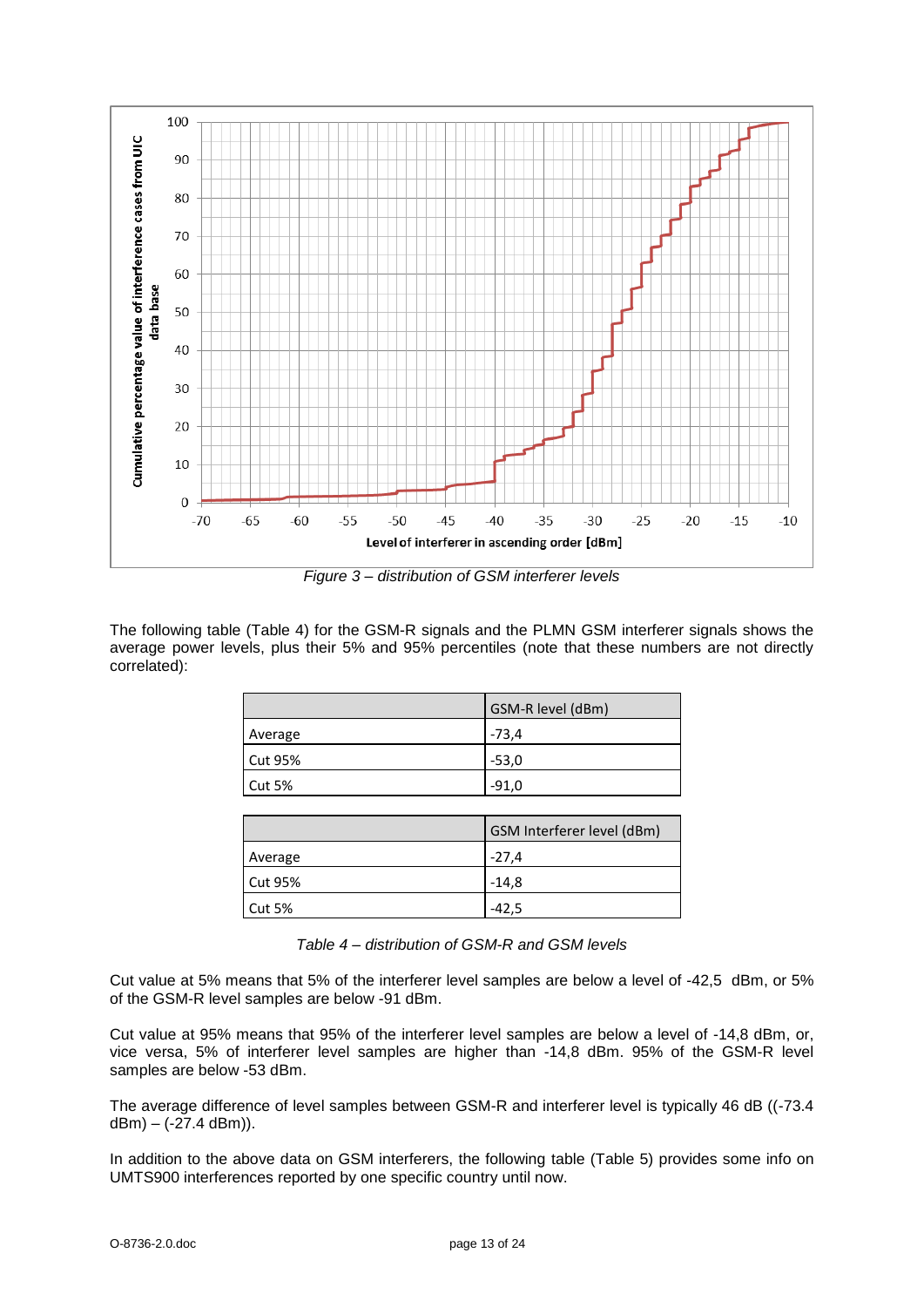| <b>GSM-R</b>         | <b>GSM</b>           | <b>UMTS</b><br><b>UMTS</b>       |                                  |  |  |
|----------------------|----------------------|----------------------------------|----------------------------------|--|--|
| <b>Carrier level</b> | <b>Carrier level</b> | 1 <sup>st</sup> Carrier<br>level | 2 <sup>nd</sup> Carrier<br>level |  |  |
| dBm/200kHz           | dBm/200kHz           | dBm/5MHz                         | dBm/5MHz                         |  |  |
| -18                  | -20                  | -20                              | -30                              |  |  |
| $-36$                |                      | $-17$                            |                                  |  |  |
| $-50$                |                      | $-34$                            |                                  |  |  |
| -60                  |                      | $-37$                            |                                  |  |  |
| -67                  |                      | $-35$                            |                                  |  |  |
| $-70$                | $-28$                | $-28$                            | $-41$                            |  |  |
| $-70$                |                      | $-30$                            |                                  |  |  |
| $-71$                | -61                  | $-30$                            | $-47$                            |  |  |
| $-72$                |                      | $-50$                            |                                  |  |  |
| $-75$                | $-25$                | $-25$                            | -50                              |  |  |
| $-75$                | $-30$                | $-30$                            | $-30$                            |  |  |
| $-78$                | $-28$                | $-28$                            |                                  |  |  |
| $-79$                |                      | $-15$                            |                                  |  |  |
| $-79$                | -36                  | $-32$                            |                                  |  |  |
| -80                  | $-35$                | $-35$                            | $-35$                            |  |  |
| -80                  | $-50$                | $-39$                            | $-40$                            |  |  |
| -85                  | $-35$                | $-26$                            | $-40$                            |  |  |

*Table 5 – UMTS and GSM interferer levels in one EU country*

It is expected that in most cases the existing GSM900 base station locations will be reused for UMTS / LTE900. This is possible as the link budgets for GSM, UMTS or LTE are very similar. If anything, it is to be expected that for UMTS or LTE higher transmit powers will be used in the future in order to support the higher data rates expected by the mobile network's customers.

#### <span id="page-13-0"></span>**4.3 Future view on PLMN RF power levels**

In view of the general mobile market trend of ever increasing mobile data volumes, with e.g. Cisco predicting a 66% increase year on year, one should expect that mobile networks need to significantly increase their data traffic capacity.

For this report, based on general market and technology information, and input from the GSMA, the following effects on the PLMN RF levels are assumed:

 The ever increasing usage of mobile Internet and other mobile applications translates to higher data rates, which can be achieved by moving from the currently used 16QAM to 64QAM or perhaps even 128QAM modulation schemes. These higher modulation schemes need increasing signal to noise ratios, resulting in higher wanted emission levels from the PLMNs. The following graph suggests that to step from 16QAM to 64QAM to 128QAM the signal to noise ratio needs to be increased by ca 6dB per step. Information from the GSMA suggests that 64QAM is likely to be deployed for UMTS or LTE, but 128QAM not.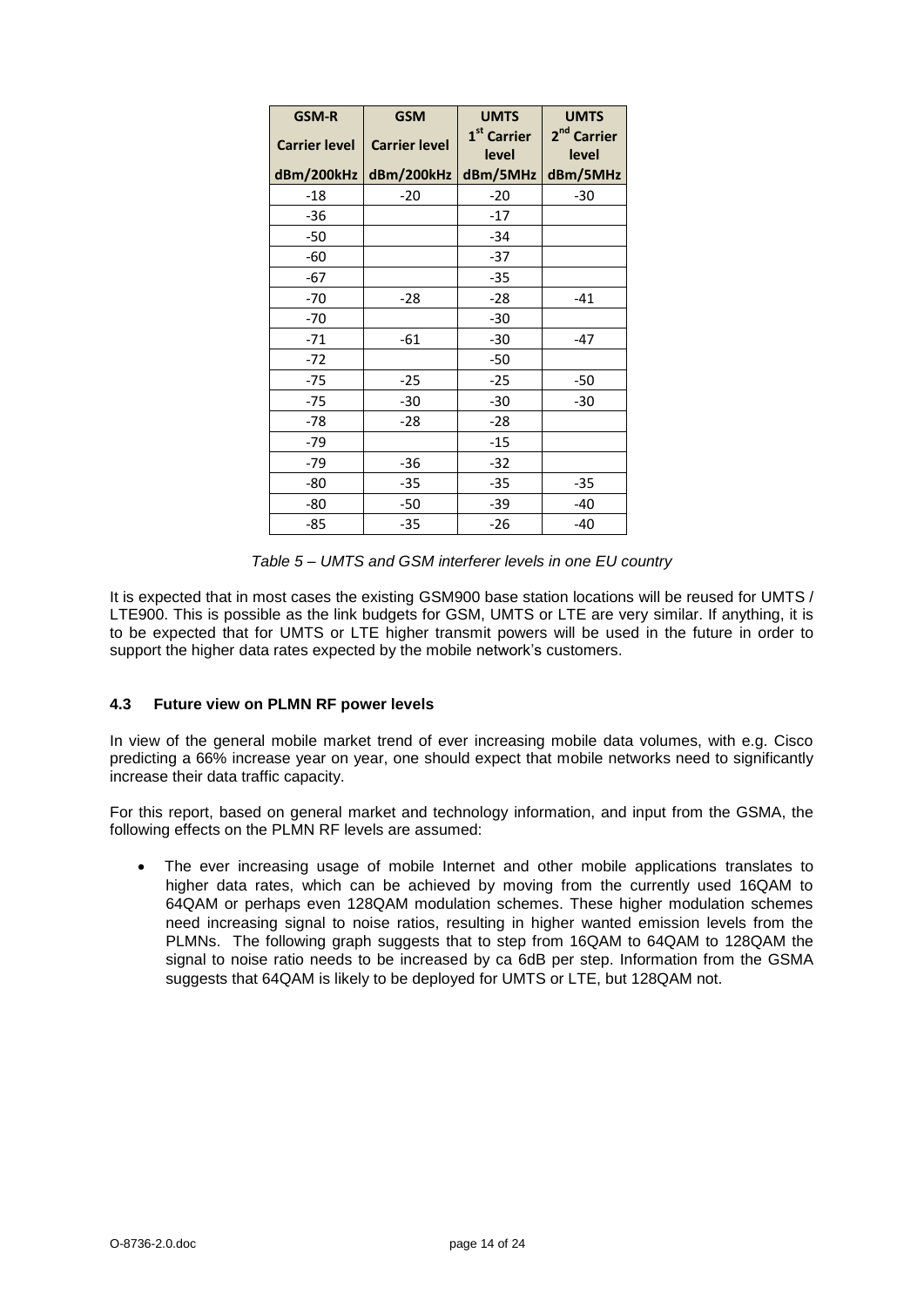

*Fig 4 – Necessary C/I for different modulation schemes*

- Modern multi standard base stations are capable of transmitting at higher power levels (e.g. +46 or even +49dBm/5MHz) than previous GSM versions (+43dBm/200kHz). Also so-called remote radio heads can be used, which avoid the feeder losses between the base station transmitter and antennas. These can enable a 3dB or more increase of radiated power, thus allowing the above described power increases for higher modulation schemes, and potentially resulting in higher signal levels at rail tracks then currently experienced,
- Also wider bandwidths (2x5MHz dual cell for UMTS, or 10 and perhaps even 15MHz carriers for LTE) can be introduced to support increasing traffic needs. A 2x5MHz dual cell can be implemented at the same radiated power levels as a 1x5MHz cell due to the high available output power of modern multi carrier/standards base stations. In other words, EIRP levels are not expected to be reduced when using wider carrier bandwidths
- Higher data rates can also be gained from the introduction of UMTS or LTE MIMO technology. Using 2x2 MIMO would result in a 3dB higher EIRP level, and using a 4x2 or 4x4 scheme would even result in a 6dB increase, compared to today's SISO power levels. Note that when using MIMO, also the OOB emission levels increase by 3 respectively 6dB. Information from the GSMA suggests that for UMTS no MIMO is expected to be deployed, and for LTE 2x2MIMO will be the standard. Higher MIMO schemes are said to be unlikely due to e.g. limitations in the physical antennas.

For the 900MHz band the above described mechanisms are highly likely to be used by the public operators, due to the good wide area and indoor coverage characteristics at this frequency band. It is felt unlikely that all possible power increases will actually be used in realistic deployment scenarios, e.g. also due to the potential of self-interference in the operator's own network or to other public operators' networks. Therefore, a somewhat restrained total view is taken on the total effect on the anticipated MNO EIRP levels that need to be taken into account for a longer term view:

- Assume only 2x2MIMO usage for LTE, resulting in a 3dB EIRP increase
- Assume that for increasing from 16QAM to 64QAM 2x2 MIMO is used plus a 3dB power increase, which is easily available from the modern multi carrier/standard base stations. This results in a total increase of 6dB over currently experienced EIRP levels.

#### <span id="page-14-0"></span>**4.4 RF scenarios for cabradio**

As further input to derive the maximum RF environment that the black-box radio will be subjected to, a number of actual interference scenarios, reported in the UIC interference database, are described in Annex 1.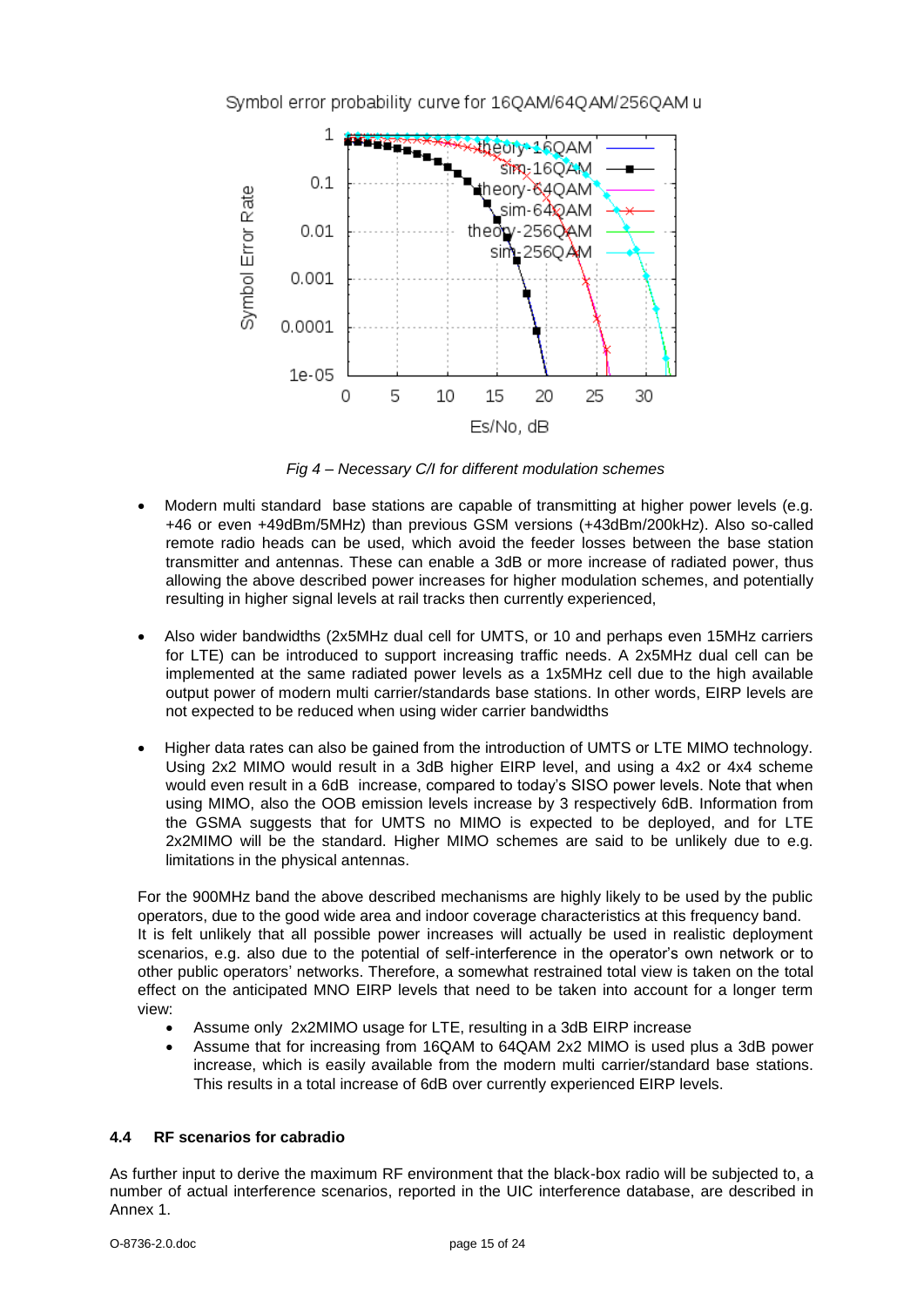#### <span id="page-15-0"></span>**4.5 RF scenarios for Handhelds**

Similar as for cabradios and EDORs, GSM-R handhelds will be subjected to an RF environment with strong signals from GSM, UMTS and/or LTE emitters, and thus are prone to interferences. As handhelds are used for example in shunting areas, good performance of these mobile terminals is equally important as that of the cabradios.

The differences between handhelds and cabradios, for example due to the integrated antenna versus a train rooftop antenna, and the effects of strong UMTS / LTE900 signals, should be considered by ETSI when modifying the ETSI specification documents.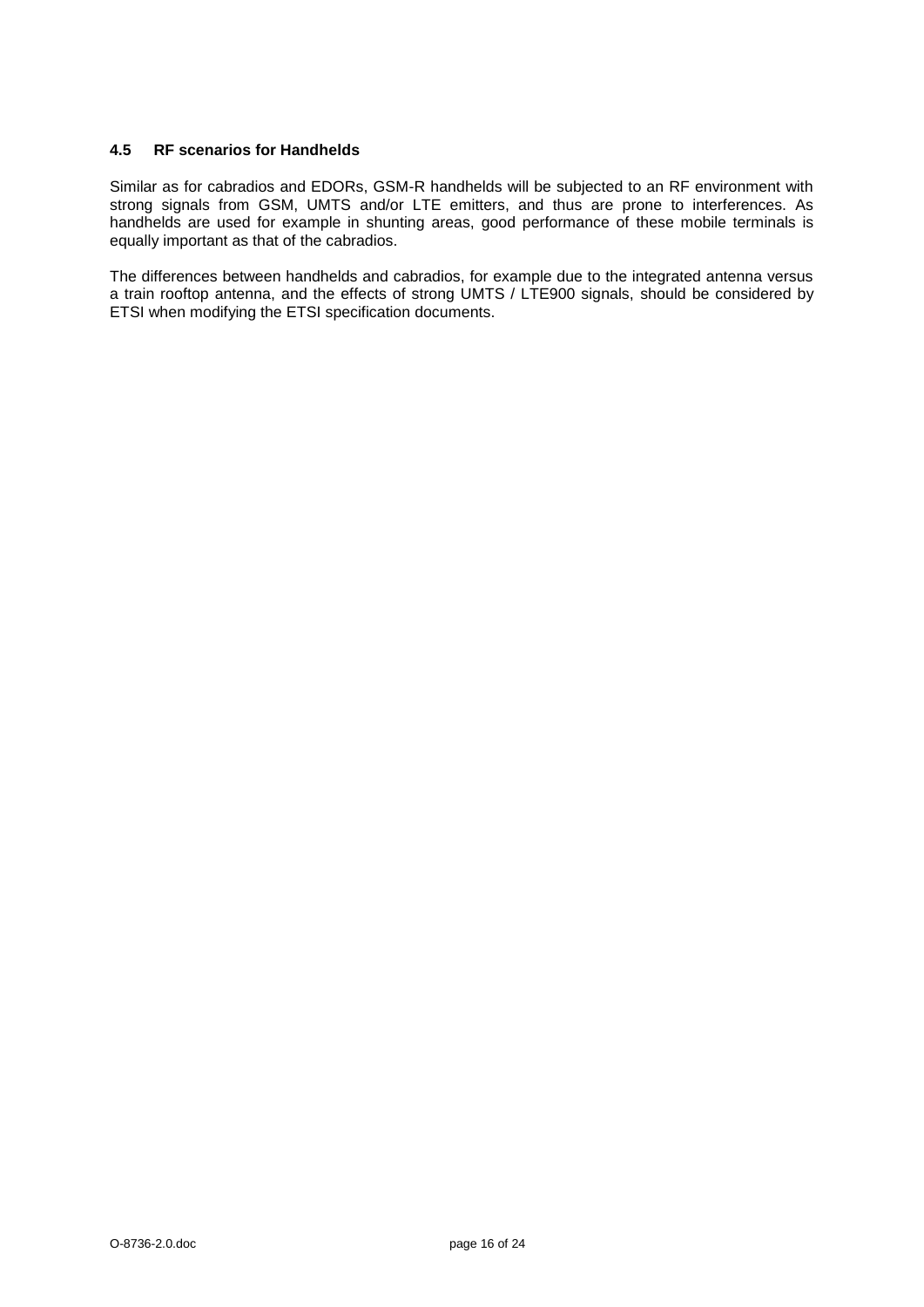# <span id="page-16-0"></span>**5 Conclusions on RF environment to be handled**

#### <span id="page-16-1"></span>**5.1 Estimation of maximum PLMN RF levels to be handled**

The purpose of this document is to provide the UIC view on the RF environment that **interoperable trains** will encounter in Europe until the GSM-R end of life, i.e. until ca. 2028. In this RF environment the black-box radio (used as cabradio or EDOR) must be able to operate as specified. It should be based on a realistic estimation of the PLMN carrier levels that can be expected. This however is not necessarily the absolute worst case situation that a GSM-R radio can encounter in the various EU countries. Note that all following signal levels are defined relative to a 0dBi antenna at 4m height.

To arrive at the maximum RF environment that the GSM-R black-box radio must be able to operate in as specified, the following considerations are taken into account:

- From the UIC interference database, the average level of current PLMN interfering GSM signals creating interferences is ca. -27dBm. It also shows that 5% of all GSM interference cases exceed a level of ca. -15dBm. As the UIC database contains data measured in the field, the actual interferer power level causing the interference incident may possibly be some dB higher, due to for example traffic patterns. Note that the actual GSM-R signal levels differ for the various interference cases.
- It is assumed that the black-box radio will use some RF filter function, which will ensure that UMTS / LTE signals above 930MHz will not create intermodulation products in the GSM-R band. When such filter function would not be used, the receiver will be subject to the total power of all signals received in the 925-960MHz band, resulting in a worst case increase, assuming no further frequency selectivity, of 8,45dB (for 7 interferers each 5MHz wide) compared to the case of a single 5MHz wide UMTS/LTE interferer.
- Actual (GSM) interference cases show worst case field measured RF levels up to -6dBm, which, similar as for the UIC database information, may be lower than the power level actually causing the interference incident.
- The future view suggests that today's power levels can be increased by in total 6dB (for MIMO combined with increased transmitting power to allow a higher modulation order (as enabled by the RF power available in modern base station transmitters).
- It is to be noted that some national regulators indicate that levels higher than perhaps -10dBm are unrealistic.
- The Swedish regulator has defined a maximum signal level at railways of -5dBm for 925- 930MHz, and 0dBm for 930-960MHz (all cumulative per 5MHz).

By taking the above mentioned 5% interferer level of ca. -15dBm, and adding to that the anticipated future increase of 6dB, the maximum future interferer level can be estimated to be around -10dBm, assuming a 5MHz UMTS or LTE carrier.

The maximum interferer target level needs to be defined based on the EIRENE minimum coverage level of -98dBm. This plus the above then suggests that the RF environment that the black-box radio (relative to a 0dBi antenna at 4m height) must operate in, is:

 -10dBm for 925-960MHz, cumulative maximum power per 5MHz with GSM-R signal level at - 98dBm.

Note that the amount of interference that can be handled by a receiver increases for increasing GSM-R wanted signal levels (as shown by the test results in [Ref 1] and [Ref 5]). Therefore, the above defined -10dBm interferer level would increase to for example ca. -6dBm at a GSM-R signal level of - 86dBm.

The -10dBm value was discussed, verified and confirmed by the ETSI working group TG EGSM-R, which is defining the update to the ETSI TS102 933 (Railway Telecommunications; GSM-R improved receiver parameters). It reflects the currently achievable performance for GSM-R state of the art technology.

As also explained in paragraph 5.3, for this document it has been assumed that the level of OOB emissions is reduced to a low level that will allow operation of the GSM-R network at -98dBm.

The UIC expects that the above defined level ensures full interoperability for trains within the EU. Any national deviations need to ensure that interoperability is maintained.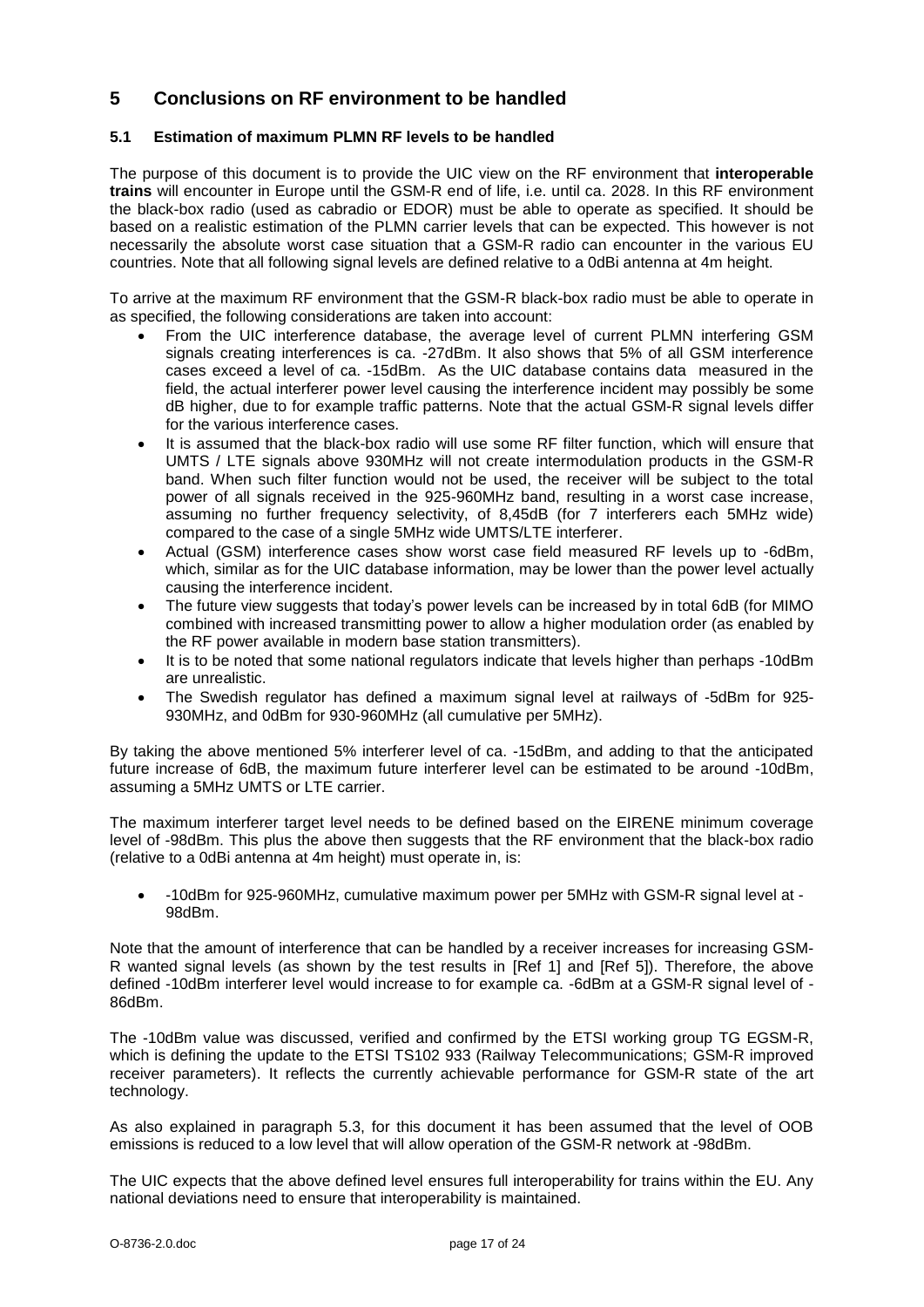As a certain period of time is needed to implement GSM-R radios with improved performance in all trains within the EU, a transition period is needed in which the maximum allowable PLMN carrier powers, predicted or measured at the railway tracks, should be limited, For this transition period, the UIC suggests that the RF environment will be limited to -35dBm for 925-960MHz, cumulative maximum power per 5MHz, with the GSM-R signal level at -98dBm.

The value of -35 dBm given in this report for the transition period is directly linked to the EIRENE minimum coverage level of -98dBm and based on national and international experiences. This value is used in UK as the trigger to start the coordination/ cooperation between GSM-R and PLMN, It is also derived from the Red-M report "Analysis of Field Testing Results of Mobile Operator GSM & UMTS Interference on Network Rail GSM-R Mobiles Laboratory Test Report (Redacted)"[Ref15], as shown in Fig 5 below.



*Fig 5 – Transition period interferer level*

### <span id="page-17-0"></span>**5.2 Conclusions**

In order to enable handling of strong signals by interoperable GSM-R radios, this document introduces the concept of a black-box-radio, and estimates the maximum RF levels in which this has to operate as specified. The black-box-radio is to be used for cabradio and EDOR, and can be implemented as a combination of an existing GSM-R radio plus an external filter, or as an improved receiver which could include e.g. internal filter functionality and/or improved linearity. The detailed technical specification of the black-box-radio is left to an ETSI standard (improved version of ETSI TS 102 933 [Ref 7]. Additionally, a detailed specification for an external filter will be provided in a separate UIC document FFFIS or IRS (to be determined).

The report defines the maximum RF environment for cabradios and EDORs as -10dBm cumulative per 5MHz, for 925-960MHz, with the GSM-R signal level at -98dBm.

When the handling of strong signals has been solved, the issue of OOB emissions remains. As these can only to a very limited extend be mitigated by measures on the GSM-R network side, it is assumed that interferences due to OOB emissions will be handled by harmonised EU and national regulatory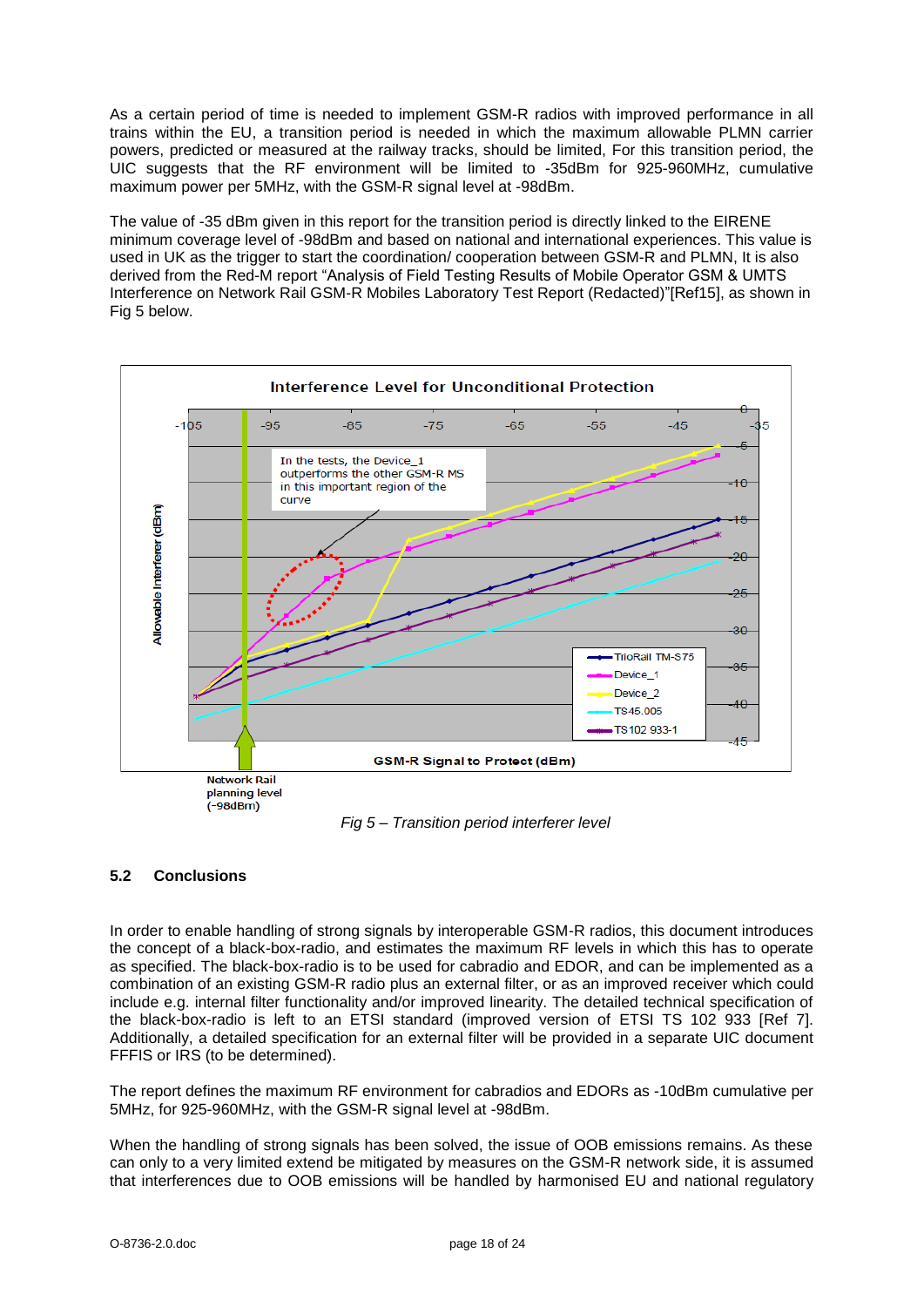actions e.g. by defining an adequate relation between OOB emissions that the PLMNs may create at railway tracks, and GSM-R levels.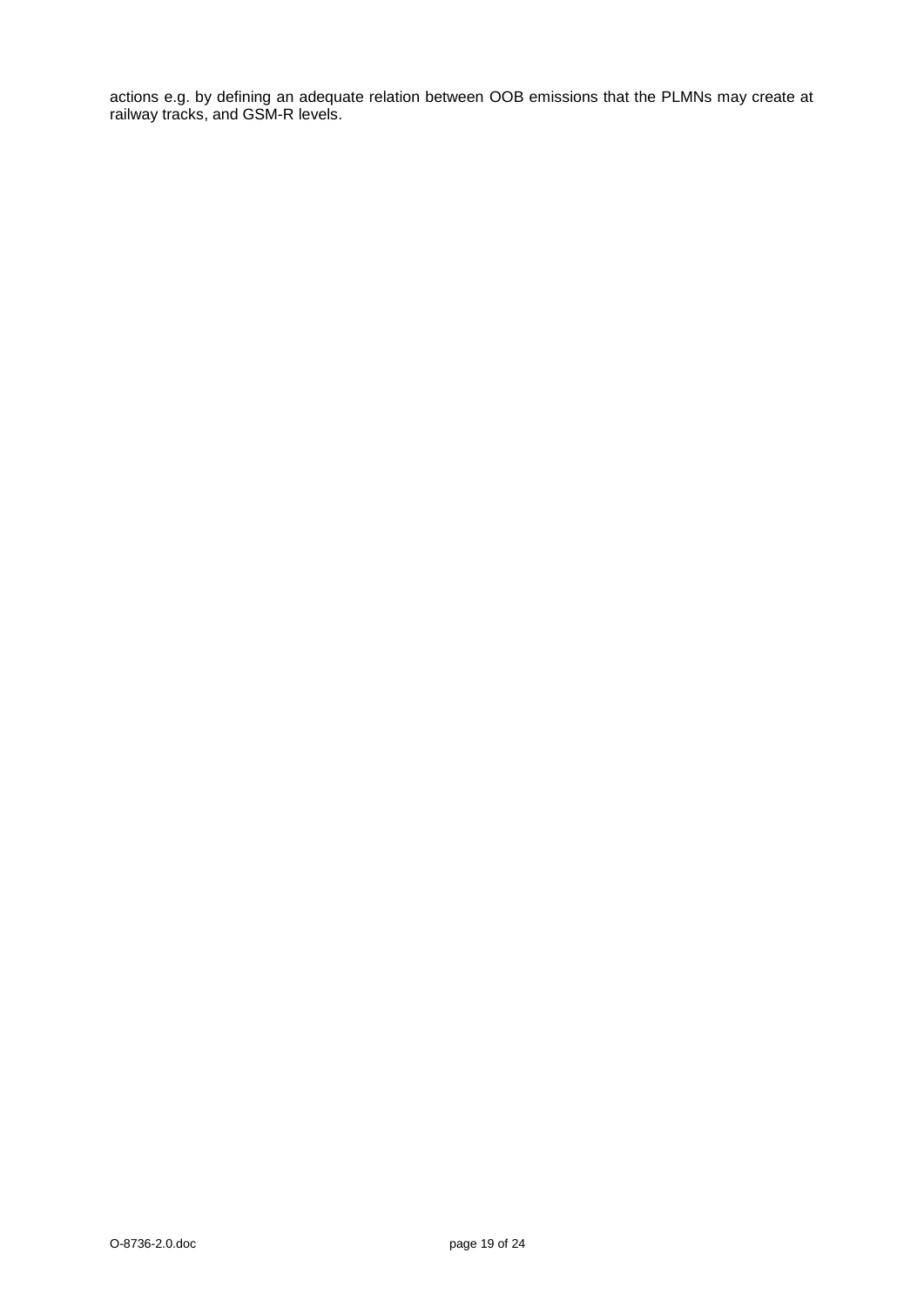# <span id="page-19-0"></span>**References**

| <b>Ref</b>      | Name                                                                                                                                                               | Source                   | Date       |
|-----------------|--------------------------------------------------------------------------------------------------------------------------------------------------------------------|--------------------------|------------|
| $\mathbf{1}$    | UIC O-8725, version 2.1                                                                                                                                            | <b>UIC</b>               | 2013-06-29 |
| 2               | Study on the impact of coexistence of<br>GSM-R and UMTS / LTE in the 900<br>MHz band                                                                               | Trafikverket / Afconsult | 2011-10-15 |
| 3               | Analysis of Field Testing Results of<br>Mobile Operator GSM & UMTS<br>Interference on Network Rail GSM-R<br>Mobiles.                                               | NetworkRail / Red-M      | 2012-03-29 |
| $\overline{4}$  | UMTS900 - GSM-R interference<br>measurements,                                                                                                                      | Ofcom / Red-M            | 2011-06-20 |
| 5               | Measurement report compatibility<br>measurements GSM/UMTS/LTE VS.<br>GSM-R, Version 3.0, including Annex<br>6 to CG-GSM-R(13)024 October 2013                      | Bundesnetzagentur        | 2013-09-25 |
| 6               | ETSI TS100 910 / 3GPP TS 05.05 V<br>8.20.0                                                                                                                         | ETSI / 3GPP              | 2005-11    |
| $\overline{7}$  | ETSI TS 102 933-1 V1.2.1                                                                                                                                           | ETSI / 3GPP              | 2011-12    |
| 8               | EIRENE SRS v15.3.0                                                                                                                                                 | <b>UIC</b>               | 2012-05    |
| 9               | CCS TSI (2012/88/EU, amended by<br>2012/696/EU)                                                                                                                    | EU                       | 2012-11-06 |
| 10 <sup>1</sup> | UNISIG Subset 093 V2.3.0                                                                                                                                           | <b>UNISIG</b>            | 2005-10    |
| 11              | ETSI TS 100 607-1 / 3GPP TS 11.10-<br>1 v8.3.0                                                                                                                     | ETSI / 3GPP              | 2001-09    |
| 12              | ETSI TS 100 911 / 3GPP TS 45.008<br>v8.23.0                                                                                                                        | ETSI / 3GPP              | 2006-01    |
| 13              | ETSI TS 125 104 / 3GPP TS 25.104<br>v10.0.0                                                                                                                        | ETSI / 3GPP              | 2011-01    |
| 14              | ETSI TS 136 104 / 3GPP TS 36.104<br>v10.5.0                                                                                                                        | ETSI / 3GPP              | 2010-10    |
| 15              | Analysis of Field Testing Results of<br>Mobile Operator GSM & UMTS<br>Interference on Network Rail GSM-R<br><b>Mobiles</b><br>Laboratory Test Report<br>(Redacted) | Network Rail / Red-M     | $2012 - 3$ |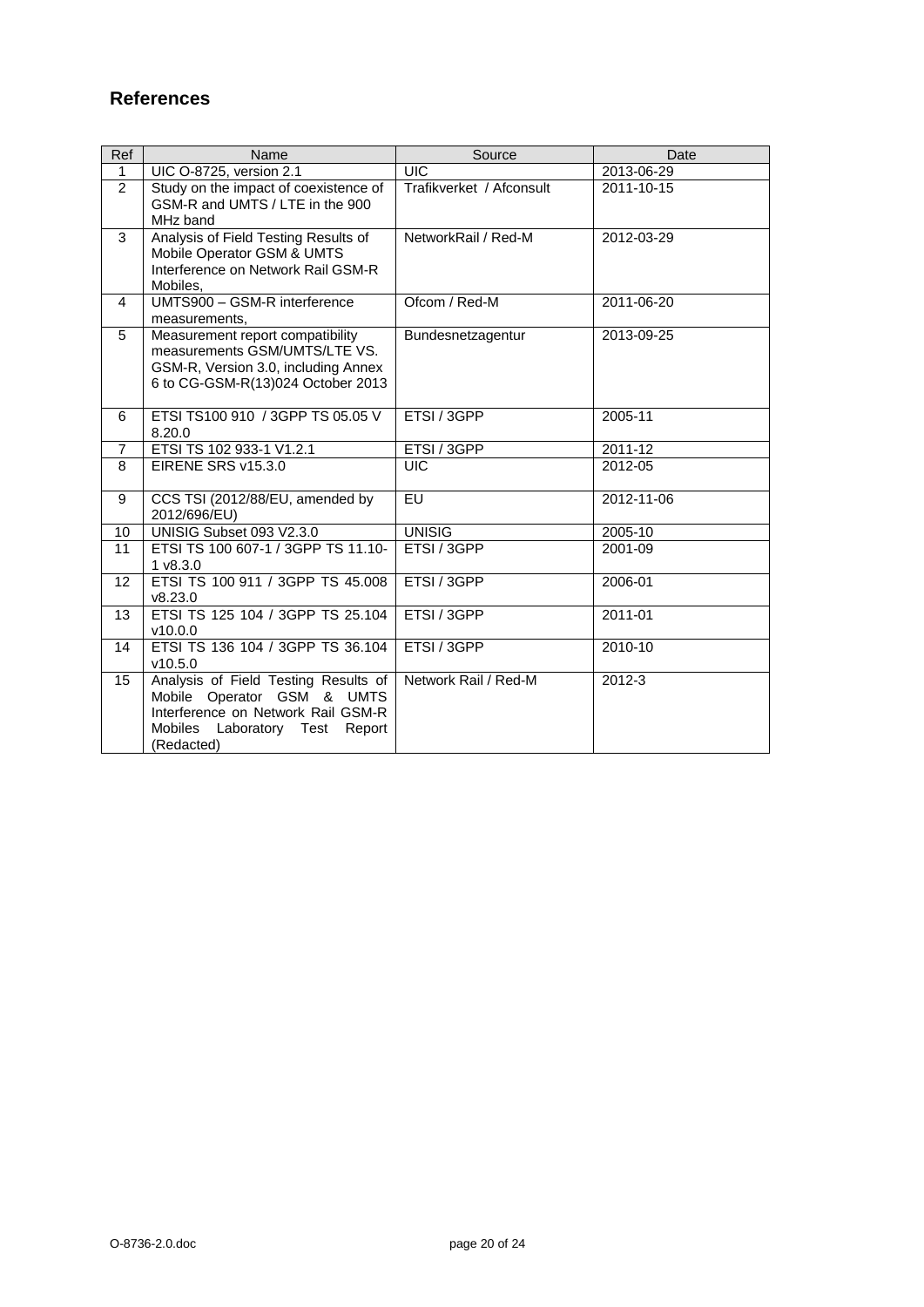# <span id="page-20-0"></span>**Annex 1 Examples of interference cases.**

|                                          | Distance of MNO site to railtrack (m) | Is near a railway station, level crossing or<br>other safety related location | GSM-R level (dBm at OdBi antenna) | GSM-R frequency (MHz)    | Interferer antenna height above ground (m) | Number if MNOs radiating from the site | Number of sectors, and antenna direction<br>relative to track  | Interferer radiated power level (dBm EIRP) | GSM<br>calculated interferer level<br>dBm/200kHz) | measured interferer level GSM<br>(dBm/200kHz) | GSM interferer frequency | calculated interferer level (dBm/5MHz) | measured interferer level (dBm/5MHz) | UMTS interferer frequency (MHz) | Comments                                                                                                                                                |
|------------------------------------------|---------------------------------------|-------------------------------------------------------------------------------|-----------------------------------|--------------------------|--------------------------------------------|----------------------------------------|----------------------------------------------------------------|--------------------------------------------|---------------------------------------------------|-----------------------------------------------|--------------------------|----------------------------------------|--------------------------------------|---------------------------------|---------------------------------------------------------------------------------------------------------------------------------------------------------|
| Mäkkylä,<br>Finland                      | 40                                    | railway<br>station                                                            | $-70$                             | 921,2                    | 9                                          | $\mathbf{1}$                           | three sectors<br>with one for<br>the track                     |                                            |                                                   | $-12$                                         | 927,4                    |                                        | $-12$                                | 932,6                           | Regulator<br>intervened to<br>reduce UMTS<br>to -23, GSM<br>still at -12<br>still under<br>discussion<br>the regulator                                  |
| Linnunlaulu,<br>Finland                  | 10                                    | shuntin<br>g yard                                                             | $-68$                             | 921,4,<br>921,8<br>922,2 | 8                                          | $\mathbf{1}$                           | one sector<br>and one<br>antenna<br>direction<br>towards track |                                            |                                                   | -6<br>per<br>cha n<br>nel                     | 942,0<br>940,4<br>946,8  |                                        |                                      |                                 | Interference<br>solved by<br>move to<br>1800MHz;<br>Finnish<br>frequency<br>regulatory<br>view is that<br>this high<br>powerlevel<br>must be<br>avoided |
| Pukinmäki,<br>Finland                    | 50                                    | railway<br>station                                                            | $-37$                             | 921,6                    | 20                                         | 3                                      | three sectors<br>and one for<br>the track                      |                                            |                                                   | $-17$<br>and<br>15                            | 928,8<br>935,0           |                                        | $-13$                                | 932,6                           | still<br>interference<br>at high GSM-<br>R level                                                                                                        |
| Amsterdam<br>RAI<br>Netherlands          | 10                                    | near<br>railway<br>station                                                    |                                   |                          | 10                                         | $\mathbf{1}$                           | 3 sectors, 1<br>pointing<br>directlyat<br>track                | 55                                         |                                                   | $-11$                                         |                          | $-16$                                  |                                      |                                 |                                                                                                                                                         |
| Hardinxveld-<br>Giesendam<br>Netherlands | 56                                    | near<br>railway<br>station                                                    |                                   | 923                      | 12                                         | $\mathbf{1}$                           | 3 sectors, 1<br>pointing<br>directlyat<br>track                |                                            |                                                   | $-16$<br>and<br>14                            | 930,4<br>and<br>933,8    |                                        |                                      |                                 | Interference<br>solved by<br>PLMN change<br>of frequency                                                                                                |
| Albertville<br>France                    | 50                                    |                                                                               | $-75$                             | Ch<br>964,<br>973        | 20                                         | $\overline{2}$                         | three sectors<br>and one for<br>the track                      |                                            |                                                   | -30<br>$e$ ach                                | Ch<br>975,<br>981<br>987 |                                        | $-55$                                | 930                             | Dropped call<br>due to IM3,<br>probably due<br>to GSM; built<br>additional<br>site                                                                      |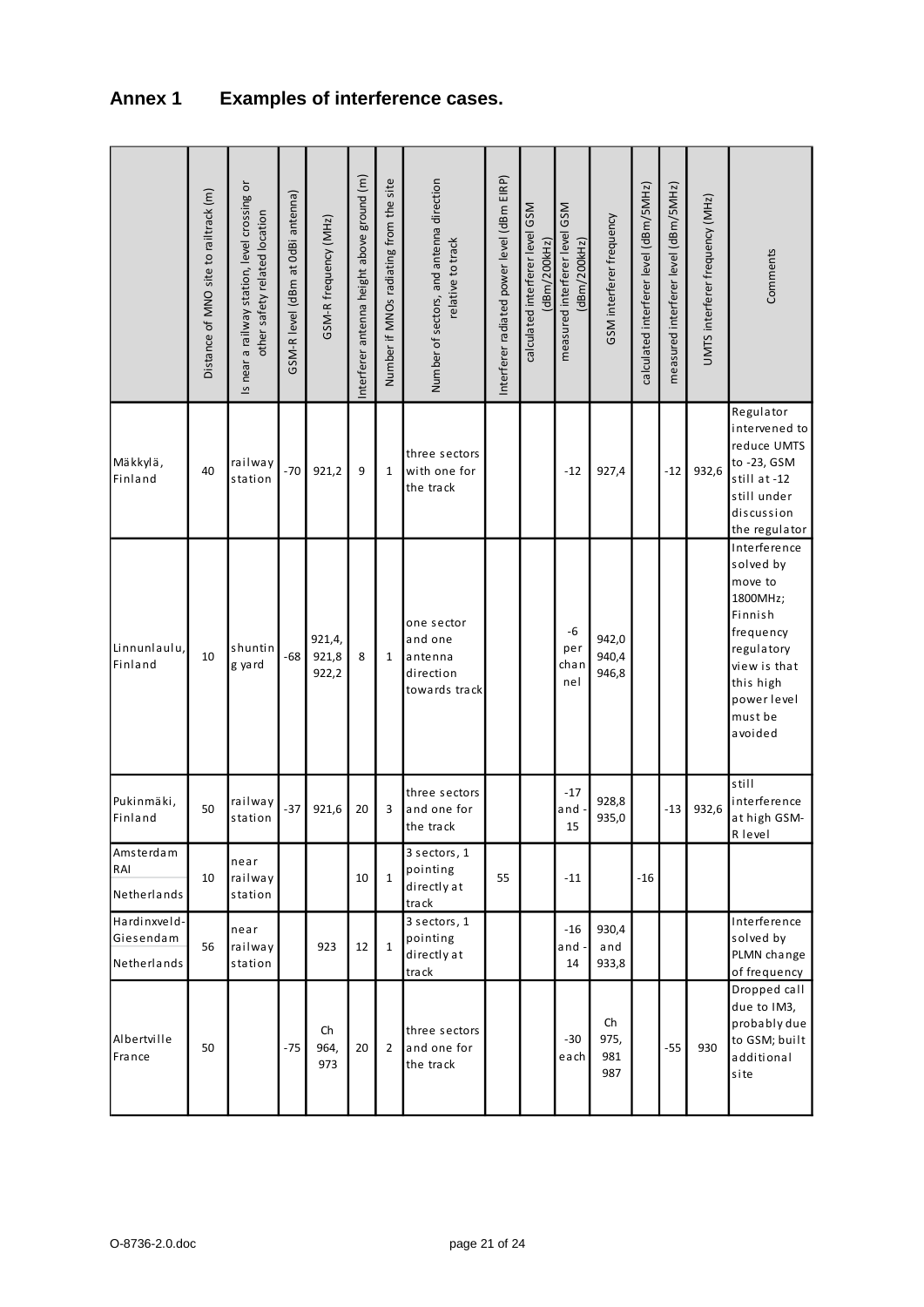# <span id="page-21-0"></span>**Annex 2 Derivation of OOB emission levels**

Although this report focuses on handling of strong signals, once this interference aspect has been solved, still interferences due to OOB emissions may exist. Note that with any black-box radio solution, OOB emissions could remain the dominating issue for GSM-R networks at low GSM-R signal levels. Therefore it is important to address OOB emissions in this report, and identify means how to avoid interferences due to these.

The purpose of this annex is to demonstrate that, for GSM-R networks designed on the basis of the current EIRENE minimum coverage requirements, the OOB emissions from PLMN networks, received at railway tracks, have to be lower than the so-called realistic levels as used by BNetzA [Ref 5], and thus also significantly lower than the levels defined in the 3GPP specifications [Ref 13], [Ref 14]. Otherwise, significant limitations have to be placed on the PLMN carrier power received at railway tracks.

The EIRENE minimum coverage level (-98dBm $^6$ ) is based on the situation where there are no external noise sources such as OOB emissions. This EIRENE minimum coverage includes 3 dB margin for cable loss, plus 3 dB margin for other effects, e.g. aging, and additional losses for splitters or filters, To calculate the maximum allowable level of OOB emissions, the noise floor of the GSM-R radio has to be taken as a reference. Thermal noise level at 200 kHz bandwidth is -121 dBm, and if the noise figure of a cab radio is 8 dB (this is typical for currently deployed radios), then the noise floor of the receiver is -113 dBm. The OOB emissions add to this receiver noise floor, and if the negative effect (desensitization) of this is wanted to be not more than 1 dB, then the maximum OOB emission at the train antenna is maximum -113 dBm/200kHz.

The value of 1 dB as acceptable receiver desensitization is commonly used in standardization work. Furthermore in ETSI discussions on the Extended GSM-R band, the acceptable desensitization for an eUTRA base station in the presence of an ER-GSM base station has been defined at 0,8 dB (for further details see CG-GSM-R(13)005.

. It should be noted that in these calculations only the effects of OOB emissions on the required C/I have been included. In real networks the total external interference power, cumulative over all contributors (such as multiple PLMNs, co-channel and adjacent channel signals) has to be taken into account This will result in maximum OOB emission levels having to be lower than shown in these calculations.

An alternative approach to demonstrate this issue is to calculate the maximum allowable PLMN carrier power level at the railway tracks, based on e.g. the EIRENE -98dBm minimum coverage and the BNetzA data [Ref 5] for the so-called realistic levels of OOB emissions relative to the PLMN carrier power.

GSM-R carrier C/I Resulting max cumulative OOB emissions at 0dBi antenna. Max UMTS carrier level at 0dBi antenna. UMTS at 927,6MHz and GSM-R at 924.4 - 924.8MHz Max UMTS carreir level at 0dBi antenna. UMTS >=932,6MHz and GSM-R <=924,6MHz dBm/200kHz dB dBm/200kHz dBm/5MHz dBm/5MHz dBm/5MHz -98 | 9 | -113 | -47 | -38 -85 | 9 | -94 | -28 | -19 -72 | 9 | -81 | -15 | -6 Notes: 1 All levels only applicable at rail track 2 Note that 1dB desensitization is valid only at the -98dBm GSM-R level

This results in the following table:

*Table 6 Max. carrier levels based on OOB emissions.*

  $6$  Calculations in this report are all based on the EIRENE defined 95% minimum coverage probability. This may be related to a 50% probability value by use of a correction factor. However that correction factor depends on the actual propagation, fading and terrain aspects; it typically varies between ca. 10 and 13dB.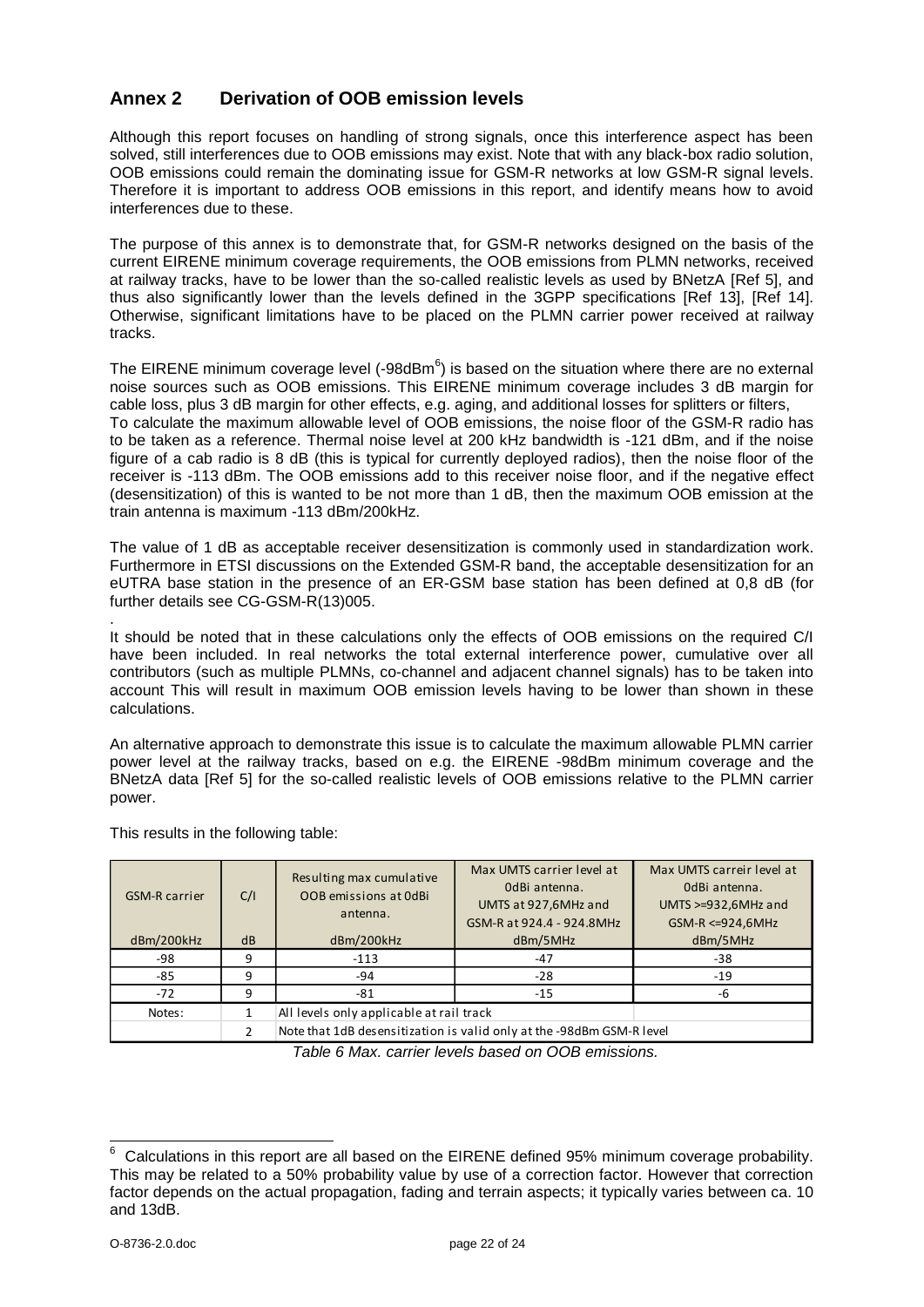The above table also demonstrates the effect of frequency separation between the wanted GSM-R signal and the interfering UMTS/LTE carrier, based on the spectral power distribution used in the BNetzA measurement report [Ref5], as depicted below.



*Fig 6 - Spectral power distribution*

The following table provides the calculations used to create the above table,

| EIRENE minimum coverage level is -98dBm at train antenna           | signal level                   | $-98$ dBm           |                  |
|--------------------------------------------------------------------|--------------------------------|---------------------|------------------|
| Allowable reduction of receive sensitivity                         | desensitization                | 1 dB                |                  |
| <b>EIRENE defined cable loss</b>                                   | cable loss                     | 3 dB                |                  |
| EIRENE defined additional loss for other factors such as aging     | other factors                  | 3 dB                |                  |
| C/I required for voice                                             | C/I required                   | 9 dB                |                  |
| Total noise allowable at the radio module connector                | allowable I total              | $-112$ dBm          | 6,30957E-12 Watt |
| Noise factor of the currently deployed receiver types              | noisefigure Rx                 | 8 dB                |                  |
| Receiver thermal noise floor for 200kHz bandwidth                  | noisefloor Rx                  | $-113$ dBm          | 5.01187E-12 Watt |
| Allowable interference level at the radio module connector         | external InterferenceRx        | $-118.9$ dBm        | 1,2977E-12 Watt  |
| Allowable interference level at the train antenna                  | external Interference@antenna  | $-112,9$ dBm/200kHz |                  |
| UMTS unwanted emission suppression ("realistic" level)             | unwanted emission suppression  | 61 dBc              |                  |
| Maximum UMTS carrier level at train antenna                        | max UMTS carrier level@antenna | -51,9 dBm/200kHz    |                  |
| Maximum UMTS carrier level at train antenna                        | max UMTS carrier level@antenna | $-37.9$ dBm/5MHz    |                  |
| Note 1: External interference = $co$ -channel + adjacent channel + |                                |                     |                  |
| unwanted emissions                                                 |                                |                     |                  |
| Note 2: The train antenna is assumed to have OdBi gain             |                                |                     |                  |

*Table 7 - Max. carrier level calculation.*

This table clearly shows that the "realistic" level of the OOB emissions is too high to be used with the - 98dBm EIRENE minimum coverage level at any realistic and useful UMTS / LTE carrier level. Even for stronger GSM-R levels the OOB emissions are too high. As a consequence, the maximum OOB emissions of a UMTS or LTE carrier need to be reduced.

It is to be noted that, in case e.g. 2x2MIMO is deployed by the PLMNs, or with higher modulation schemes such as 64QAM, the OOB emission levels are expected to increase by the same ratio as the carrier power increase. Thus 2x2MIMO would result in 3dB increased carrier power plus a 3dB increase of the OOB emissions, and a combination of 2x2MIMO + 64QAM would result in 6dB increased carrier power plus a 6dB increase of the OOB emissions.

The above table clearly demonstrates that, in addition to improving the GSM-R receivers in order to enable handling of strong signals, also measures are necessary on the PLMN networks to define and handle the levels of OOB emissions..

There are two technical possibilities to reduce the interference effects of OOB emissions. Either the level of OOB emissions has to be reduced (e.g. by using filters) in the PLMN base stations, or

the wanted GSM-R signal level has to be increased. For each case an operational and economic evaluation of all impacts is necessary. In situations where a PLMN base station is far enough from a railway track there might be no need for mitigation measures. In practice however, public operators will